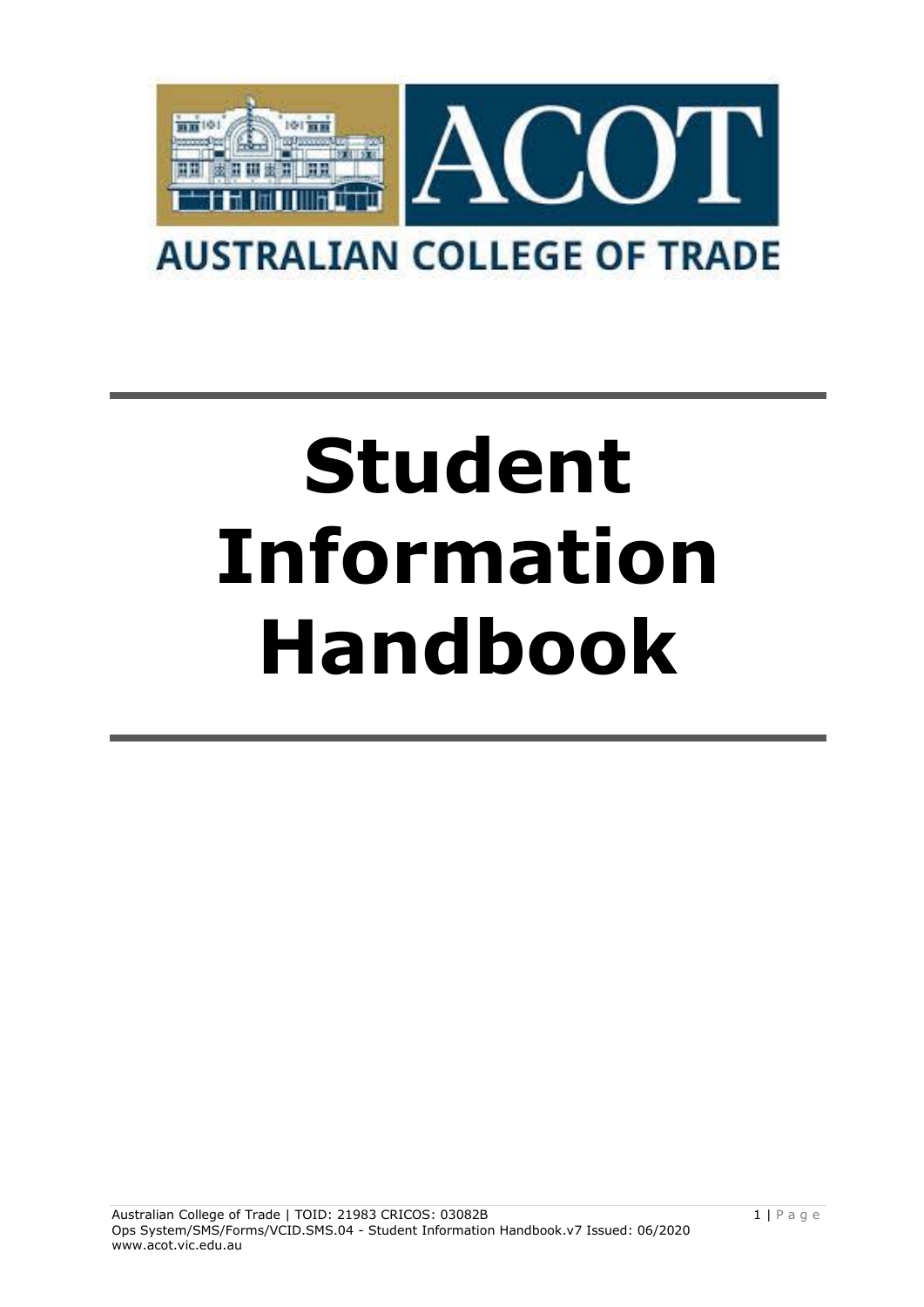

# **Table of Contents**

 **Page**

| <b>General Information</b>                                                                                                                                                                                                                                                                                                                                                                                                                                                                                                                                                                                            |                |
|-----------------------------------------------------------------------------------------------------------------------------------------------------------------------------------------------------------------------------------------------------------------------------------------------------------------------------------------------------------------------------------------------------------------------------------------------------------------------------------------------------------------------------------------------------------------------------------------------------------------------|----------------|
|                                                                                                                                                                                                                                                                                                                                                                                                                                                                                                                                                                                                                       | 3              |
|                                                                                                                                                                                                                                                                                                                                                                                                                                                                                                                                                                                                                       |                |
| Australian College of Trade obligation to the Student ___________________________3                                                                                                                                                                                                                                                                                                                                                                                                                                                                                                                                    |                |
|                                                                                                                                                                                                                                                                                                                                                                                                                                                                                                                                                                                                                       | $\overline{3}$ |
|                                                                                                                                                                                                                                                                                                                                                                                                                                                                                                                                                                                                                       |                |
|                                                                                                                                                                                                                                                                                                                                                                                                                                                                                                                                                                                                                       |                |
|                                                                                                                                                                                                                                                                                                                                                                                                                                                                                                                                                                                                                       |                |
|                                                                                                                                                                                                                                                                                                                                                                                                                                                                                                                                                                                                                       |                |
| Complaints and Appeals<br>$\begin{tabular}{c} \multicolumn{2}{c }{\textbf{\textcolor{blue}{\bf \textcolor{blue}{\bf \textcolor{blue}{\bf \textcolor{blue}{\bf \textcolor{blue}{\bf \textcolor{blue}{\bf \textcolor{blue}{\bf \textcolor{blue}{\bf \textcolor{blue}{\bf \textcolor{blue}{\bf \textcolor{blue}{\bf \textcolor{blue}{\bf \textcolor{blue}{\bf \textcolor{blue}{\bf \textcolor{blue}{\bf \textcolor{blue}{\bf \textcolor{blue}{\bf \textcolor{blue}{\bf \textcolor{blue}{\bf \textcolor{blue}{\bf \textcolor{blue}{\bf \textcolor{blue}{\bf \textcolor{blue}{\bf \textcolor{blue}{\bf \textcolor{blue}{\$ |                |
| Access, Equity and Anti-discrimination Commitment _______________________________10                                                                                                                                                                                                                                                                                                                                                                                                                                                                                                                                   |                |
|                                                                                                                                                                                                                                                                                                                                                                                                                                                                                                                                                                                                                       |                |
|                                                                                                                                                                                                                                                                                                                                                                                                                                                                                                                                                                                                                       |                |
|                                                                                                                                                                                                                                                                                                                                                                                                                                                                                                                                                                                                                       |                |
|                                                                                                                                                                                                                                                                                                                                                                                                                                                                                                                                                                                                                       |                |
| Pre-Training Review - Language, Literacy and Numeracy_________________________12-14                                                                                                                                                                                                                                                                                                                                                                                                                                                                                                                                   |                |
| <b>Planning for training</b>                                                                                                                                                                                                                                                                                                                                                                                                                                                                                                                                                                                          |                |
| Competency-Based Training and Assessment Process________________________________14                                                                                                                                                                                                                                                                                                                                                                                                                                                                                                                                    |                |
| Recognition of Prior Learning (RPL) and Credit Transfer_________________________15                                                                                                                                                                                                                                                                                                                                                                                                                                                                                                                                    |                |
|                                                                                                                                                                                                                                                                                                                                                                                                                                                                                                                                                                                                                       | 15             |
| <b>Course information</b>                                                                                                                                                                                                                                                                                                                                                                                                                                                                                                                                                                                             |                |
|                                                                                                                                                                                                                                                                                                                                                                                                                                                                                                                                                                                                                       |                |
|                                                                                                                                                                                                                                                                                                                                                                                                                                                                                                                                                                                                                       |                |
| <b>Unique Student Identifier (USI)</b>                                                                                                                                                                                                                                                                                                                                                                                                                                                                                                                                                                                |                |
|                                                                                                                                                                                                                                                                                                                                                                                                                                                                                                                                                                                                                       |                |
| <b>Fees, Charges and Refunds</b>                                                                                                                                                                                                                                                                                                                                                                                                                                                                                                                                                                                      |                |
|                                                                                                                                                                                                                                                                                                                                                                                                                                                                                                                                                                                                                       |                |
|                                                                                                                                                                                                                                                                                                                                                                                                                                                                                                                                                                                                                       |                |
|                                                                                                                                                                                                                                                                                                                                                                                                                                                                                                                                                                                                                       |                |
| Withdrawal after course commencement 17 17                                                                                                                                                                                                                                                                                                                                                                                                                                                                                                                                                                            |                |
| Claiming a Refund 17                                                                                                                                                                                                                                                                                                                                                                                                                                                                                                                                                                                                  |                |
|                                                                                                                                                                                                                                                                                                                                                                                                                                                                                                                                                                                                                       |                |
| <b>Completing your Course</b>                                                                                                                                                                                                                                                                                                                                                                                                                                                                                                                                                                                         |                |
|                                                                                                                                                                                                                                                                                                                                                                                                                                                                                                                                                                                                                       | 18             |
| How you receive your Certificate or Statement of Achievement____________________18                                                                                                                                                                                                                                                                                                                                                                                                                                                                                                                                    |                |
|                                                                                                                                                                                                                                                                                                                                                                                                                                                                                                                                                                                                                       |                |
| Issuing of Qualifications on withdrawal, cancellation of transfer ______________18                                                                                                                                                                                                                                                                                                                                                                                                                                                                                                                                    |                |
|                                                                                                                                                                                                                                                                                                                                                                                                                                                                                                                                                                                                                       |                |
|                                                                                                                                                                                                                                                                                                                                                                                                                                                                                                                                                                                                                       |                |
| <b>International Students</b>                                                                                                                                                                                                                                                                                                                                                                                                                                                                                                                                                                                         |                |
|                                                                                                                                                                                                                                                                                                                                                                                                                                                                                                                                                                                                                       | 19             |
| Re-Enrolment Information, including Living Costs Local Services ________________                                                                                                                                                                                                                                                                                                                                                                                                                                                                                                                                      | $20 - 23$      |
|                                                                                                                                                                                                                                                                                                                                                                                                                                                                                                                                                                                                                       | $23 - 25$      |
| Appendix A - Privacy & Personal Information Statement<br>26-27                                                                                                                                                                                                                                                                                                                                                                                                                                                                                                                                                        |                |
| ACOT Course - Tuition Fees & Additional Charges - ______________________________28                                                                                                                                                                                                                                                                                                                                                                                                                                                                                                                                    |                |
| The Victorian Charter of Human Rights and Responsibilities ___________________32-33                                                                                                                                                                                                                                                                                                                                                                                                                                                                                                                                   |                |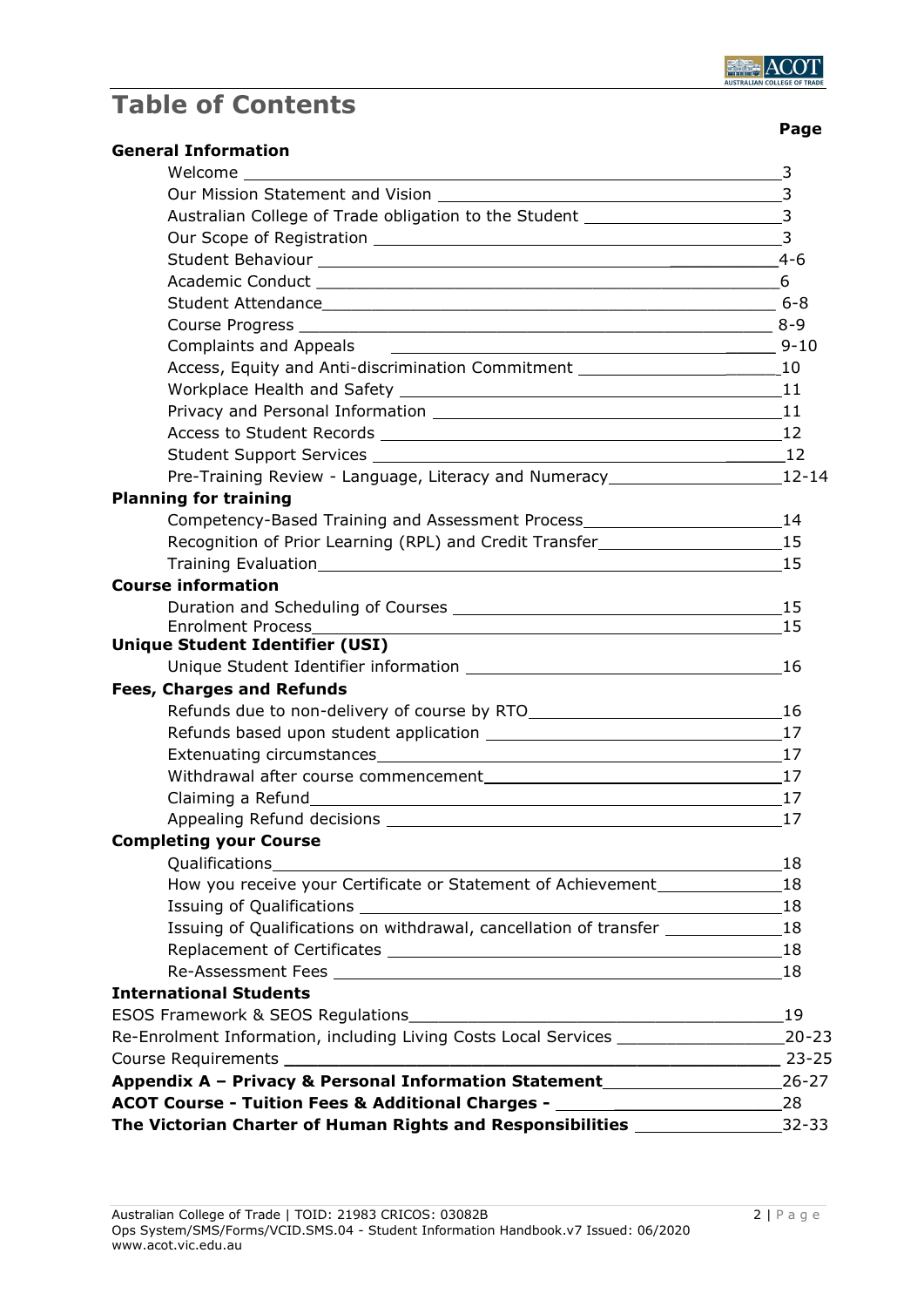

# **Welcome**

Welcome to Australian College of Trade!

Australian College of Trade is a Registered Training Organisation (RTO), delivering Nationally Accredited, specialised industry training for people considering employment within the Security, hospitality, accounting and management industries.

We acknowledge the importance of adult learning principles in the delivery of effective training. We believe that all students should be encouraged to take responsibility for their own learning and to understand that as learners, they have an active role to play in their training/learning and assessment process.

We want to make you feel as comfortable as possible whilst you undertake your training, so, we keep our class sizes at a comfortable level to ensure optimum learning environments. We ensure that all our students receive the in-depth learning and unlimited support they deserve.

The purpose of this Student Information Handbook is to introduce you to the services available to you at our College.

All Trainers have relevant industry knowledge and experience and are professional, friendly, supportive and dynamic individuals!

#### **Our Mission Statement**

Australian College of Trade is a registered training organisation specialising in, industry training for people considering employment within the Security, hospitality, accounting and management industries. We believe that sharing relevant and up to date knowledge and skills enables our students to work in the industry of their choice, thereby contributing to a better trained workforce in Australia.

#### **Our Vision Statement**

Our vision is to provide high quality training and assessment services with the intent of issuing competent learners with nationally recognised qualifications and/or statements of attainment. The product will be affordably priced, irrelevant of location, and delivered by the most experienced and reputable trainers in the industry.

#### **Australian College of Trade's obligation to the student**

Australian College of Trade has an obligation to provide quality training and assessment to the student in compliance to the *Standards for Registered Training Organisations*; including providing adequate information prior to enrolment to help them make an informed decision, issuance of the AQF certificate documentation and their rights and obligations as a student.

# **Our Scope of Registration**

Australian College of Trade has the following nationally accredited courses on its Scope of Registration:

Qualifications:

# **Business – Management**

- BSB42015 Certificate IV in Leadership & Management
- BSB51918 Diploma of Leadership & Management

# **Hospitality**

• SIT30816 Certificate III in Commercial Cookery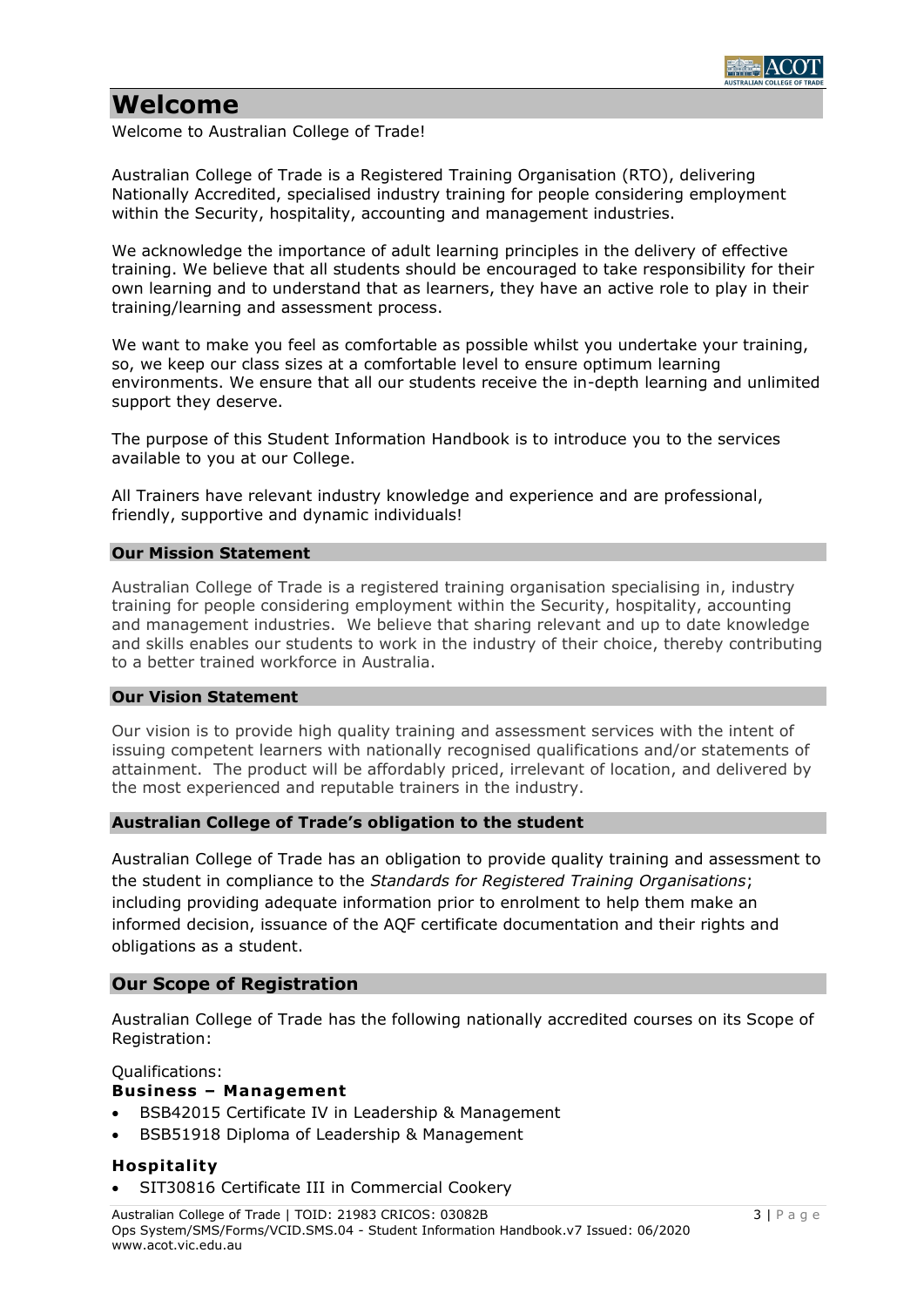

- SIT30816 Certificate III in Hospitality
- SIT40516 Certificate IV in Commercial Cookery
- SIT40416 Certificate IV in Hospitality
- SIT50416 Diploma of Hospitality
- SIT60316 Advanced Diploma of Hospitality Management

### **Accounting**

- FNS30115 Certificate III in Financial Services
- FNS40217 Certificate IV in Accounting & Bookkeeping
- FNS50217 Certificate IV in Hospitality

### **Security Operations**

- CPP20212 Certificate II in Security Operations
- CPP30411 Certificate III in Security Operations

We acknowledge the importance of adult learning principles in the delivery of effective vocational training. We believe that all students should be encouraged to take responsibility for their own learning and to understand that as learners, they have an active role to play in their training/learning and assessment process.

The purpose of this Student Information Handbook is to ensure - you as a student, has access to all the information you will need. If at any point throughout your course, you require assistance or support please discuss these needs with Australian College of Trade staff by calling (03) 94848787

#### **Student Behaviour**

The code of behaviour is designed to give every student a clear view of what they can expect from Australian College of Trade and other students so that all members of our community can benefit from a collaborative supportive environment. In this environment students can then benefit from the training and teaching and support that is provided. There are consequences for non-compliance with the Student Code of Behaviour including immediate suspension in the case of severe breaches and/or behaviour that may be construed as threatening to the safety of the student, other students or any person on the College's premises.

The College has a Complaints and Appeals procedure to provide students with a fair and equitable process for resolving any disputes or complaints they may have.

- The right to be treated with respect by others.
- The right to be treated fairly and without discrimination regardless of religion, racial and cultural differences, sexual preference, age, disability and socio-economic status.
- The right to be free from all forms of intimidation.
- The right to study in a safe, clean, orderly and cooperative environment.

• The expectation that Australian College of Trade's property will be protected from damage or other misuse. This includes obeying any signs that specify correct use of Australian College of Trade's property e.g. kitchen equipment, student printers etc.

• The right to have any disputes settled in a fair and rational manner in line with the Complaints and Appeals Procedure.

• The right to work and learn in a supportive environment without interference from others • The right to express and share ideas and to ask questions.

- The right to be always treated with politeness and courtesy.
- The expectation that students will not engage in cheating or plagiarism.
- The expectation that students will not be under the influence of drugs and/or alcohol on campus.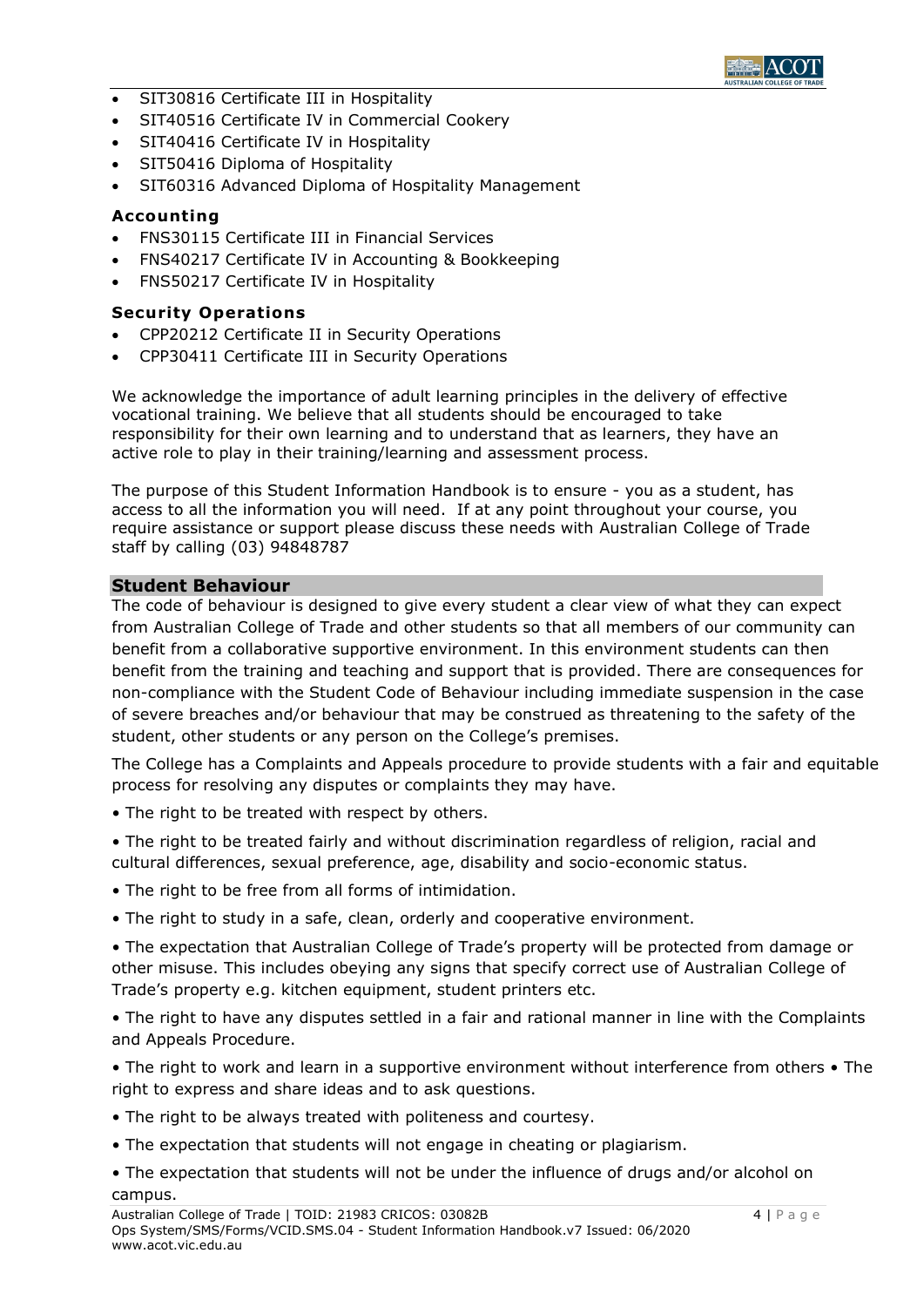

• The expectation that students will submit work when required by their trainers.

• The expectation that students will be punctual for classes.

• The expectation that students will treat Australian College of Trade's staff, trainers and fellow students with respect and without discrimination and any form of abuse.

• The expectation that proper Personal Protective Equipment (PPE) must be used in workshop and practical learning centres.

• The expectation that students will maintain full attendance by attending all required classes and assessments.

• Student attendance will be reviewed weekly for the total duration of the course from the commencement date.

• The expectation that all fees will be paid by the due date.

#### **Respectful communication**

**R** – take Responsibility for what you say and feel without blaming others – Students and Australian College of Trade staff must all be responsible for their verbal and nonverbal communication with and about others

**E** – use Empathetic listening - Students and Australian College of Trade staff must be empathetic towards each other whilst communicating, recognising issues that have arisen and using respectful communication techniques to overcome issues at hand

**S** – be Sensitive to differences in communication/cultural styles - Students and Australian College of Trade staff must demonstrate sensitivity to individual communication/ cultural styles in a respectful and lawful manner

**P** – Ponder on what you hear and feel before you speak - Students and Australian College of Trade staff must take the time to reflect on communication issues arising and take time out to ensure a calm and productive and respectful conversation can proceed to resolve issues at hand

**E** – Examine your own assumptions and perceptions - Students and Australian College of Trade staff must recognise that we cannot always be neutral to an issue, thus having the ability to recognises this in ourselves and to evolve others that can provide a more neutral setting to ensure respectful communication with all

**C** – keep Confidentiality - Students and Australian College of Trade staff must ensure they maintain confidential private information of other students and Australian College of Trade staff

**T** – Tolerate ambiguity because we are not here to debate. There are no "winners" or "losers."

Students are here to study and improve their position as lifelong learners, and the staff at Australian College of Trade are here to facilitate this process in an educational and respectful setting.

Students are required to follow all Australian College of Trade rules and instructions from staff representing the organisation, act in a non-discriminatory manner always, and respect the rights of other students, staff and visitors.

Attendance at scheduled courses/classes is paramount in ensuring students gain the maximum benefits associated with their training and fulfil the attendance requirements of their course. Students are responsible for notifying Australian College of Trade if they are unable to attend a training session for whatever reason.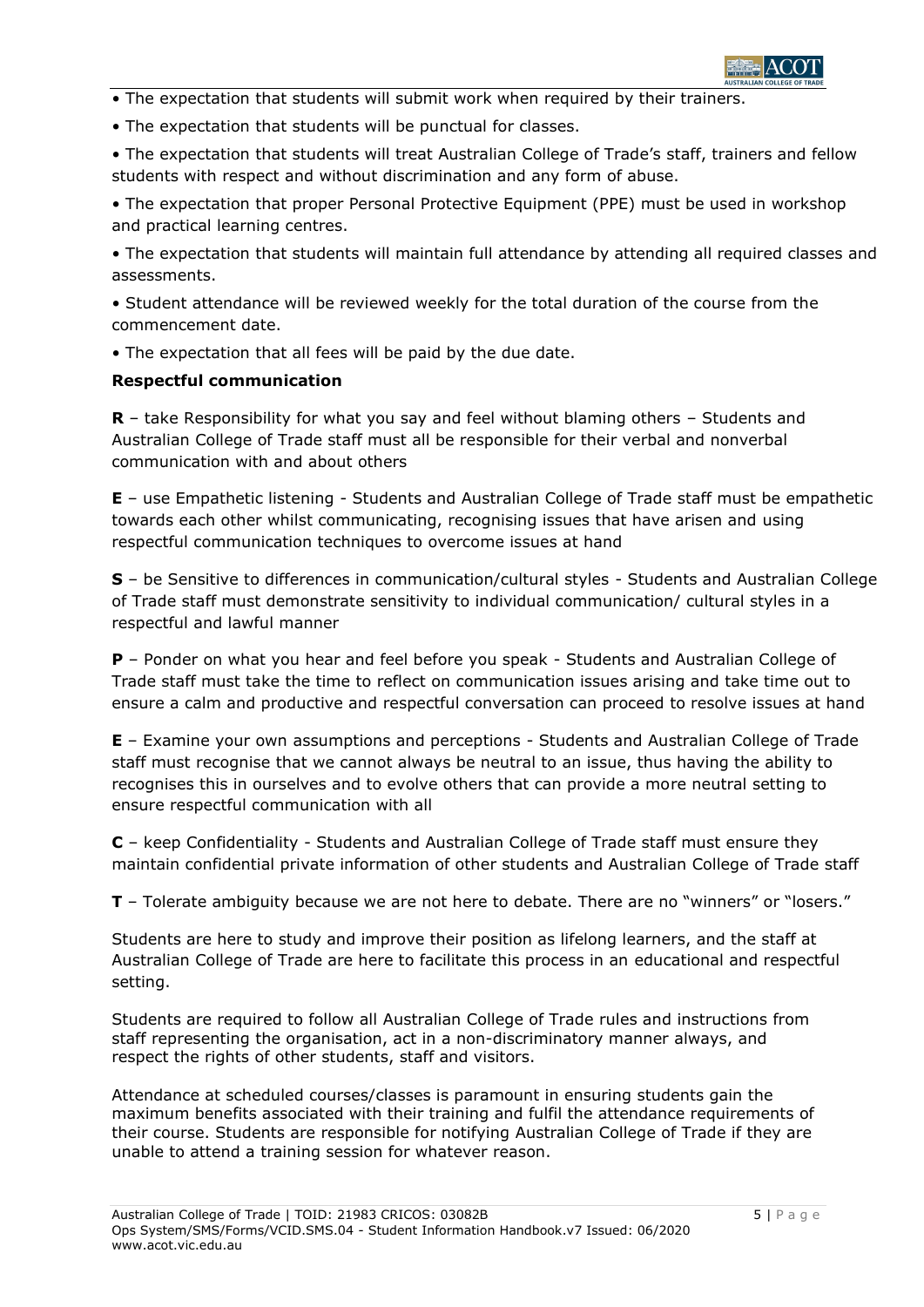

Students are also required to adhere to Australian College of Trade academic rules and regulations. If a student is found to have acted in a way that the College deems to be misconduct, they may implement disciplinary action in the form of suspension or cancellation of the student's enrolment.

Students must behave/communicate in a manner appropriate that isn't derogatory, insulting or offensive. Any inappropriate communication will not be tolerated, and your course may be suspended or cancelled.

# **Procedures for breaches to the Code of Behaviour**

• For any breach of behaviour, a member of Australian College of Trade's staff will contact the student to arrange an intervention meeting to discuss the issue or behaviour and determine how the issue might be rectified. This meeting and its outcomes will be documented in the student file. A letter will be issued to inform the student of the disciplinary action to be taken as discussed in the meeting.

• This letter will inform the student of their right to access Australian College of Trade's complaints and appeals process within 20 working days (plus two working days for postage and handling).

• Failure to attend scheduled intervention meetings may result in Australian College of Trade deciding to suspend or cancel a student's enrolment.

# **Academic Conduct**

Students at Australian College of Trade are expected to maintain the highest standards of academic conduct. We know that most students conduct themselves with integrity and are disturbed when they observe others cheating. The following information should help you avoid unintentional academic misconduct and clarify the consequences of plagiarism and/or cheating.

# *Definitions:*

# **Plagiarism:**

It is the act of presenting another persons' work as your own, and failing to acknowledge that the thought, ideas or writings are of another person.

Specifically, it occurs when:

- other people's work and/or ideas are paraphrased and presented without a reference;
- another students' work is copied or partly copied;
- phrases and passages are used verbatim without quotation marks and/or without a reference to the author or a web page;

# **Cheating:**

To act dishonestly or unfairly in connection to an assessment conducted by the RTO.

Academic misconduct is considered a serious offence at Australian College of Trade. For students who have been deemed to intentionally plagiarize/ cheat, it may result in being suspended, or permanently removed from the course.

To avoid plagiarism and/ or cheating and its penalties, students are advised to note the following:

- You may quote from someone else's work (for example from textbooks, journals or other published materials) but you must always indicate the author and source of the material.
- You should name sources for any graphs, tables or specific data, which you include in your assignment.
- You must not copy someone else's work and present it as your own.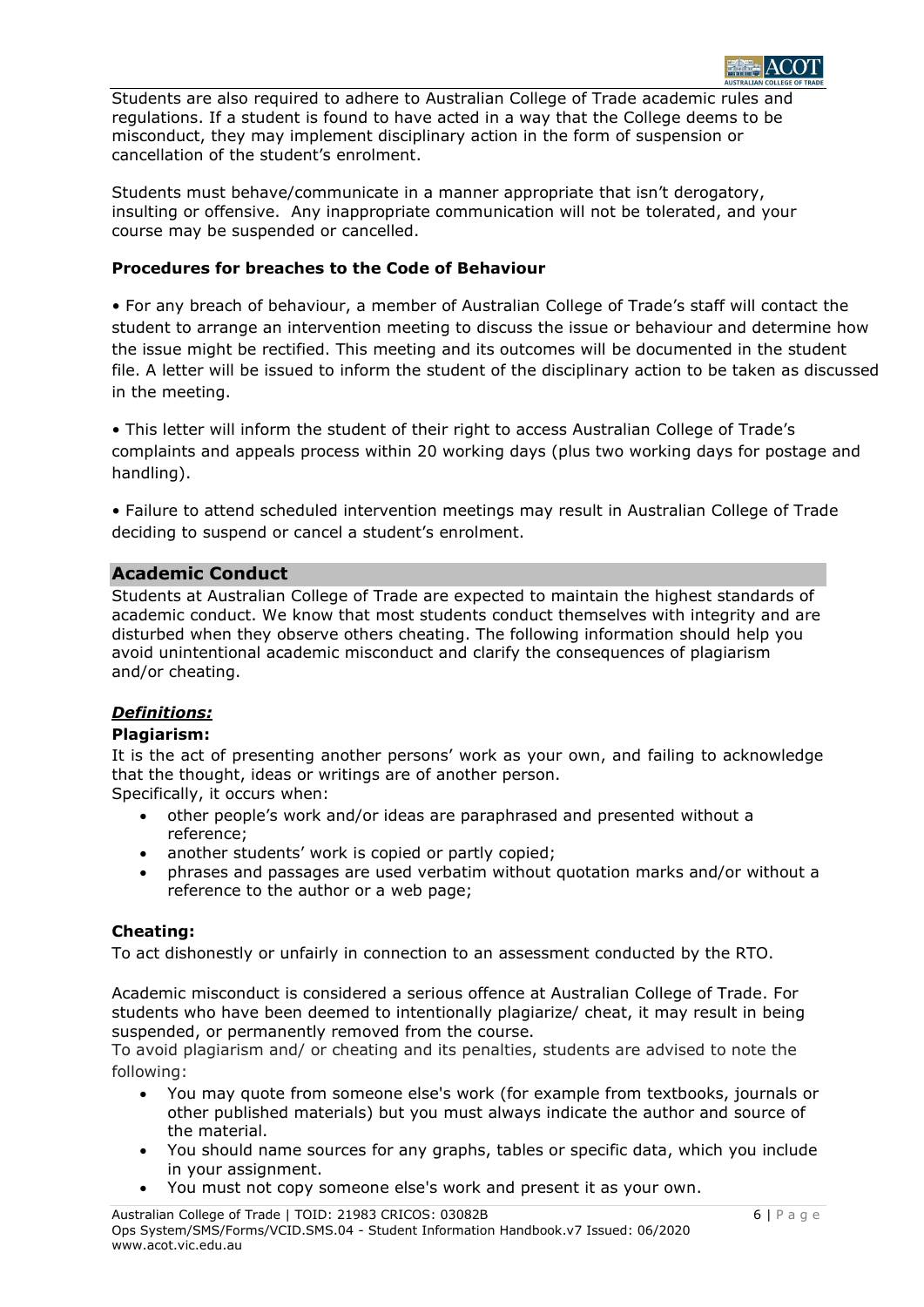

If the student does not agree with ACOT's decision, then they are able access the Complaints and Appeals Policy and Procedure.

All students have access to the Academic Misconduct Policy and Procedure and a copy can be produced by the Student Administration Department at any time upon request.

#### **Student Attendance Attendance requirements (For International Students being implemented July 1, 2020)**

• The minimum required level of attendance is 80% of scheduled sessions. Attendance will be reviewed weekly for the total duration of the course from the commencement date.

• If students are more than 30 minutes late to a session, they may attend the class, but their attendance will be recorded as late attendance. However, trainers have discretionary power to allow students to attend the session depending on the student's circumstances.

# **Unsatisfactory attendance**

• If students are found to have less than 80% satisfactory attendance for scheduled classes, the attendance roll will reflect that the students have unsatisfactory attendance.

• Where they have been absent for 10 or more consecutive calendar days students will be sent an email, phone text message and phone call informing them that they have breached their Student Code of Behaviour by having an unsatisfactory attendance record. Students will be asked to attend an intervention meeting session to formulate an attendance improvement plan.

• Students noted with unsatisfactory attendance will be monitored over the next five-week period. If the student continues to have unsatisfactory attendance and are not meeting their obligations under the improvement plan, they will be issued a first warning letter for not meeting their attendance obligations. Students will be asked to attend an intervention meeting to formulate a critical improvement plan.

• After the intervention meeting, the student's attendance will continue to be monitored over the next five-week period. If the student continues to have unsatisfactory attendance for a second five-week period they will be issued with a Second Warning Letter, which advises the student of the college's intention Cancel their enrolment and report them to the Department of Home Affairs via the PRISMS portal.

• In another scenario, when students fail to attend the intervention meeting after receiving the first warning letter, the student will be contacted by College staff to attempt to schedule a meeting to avoid the sending of a second warning letter. Where the student does not return contact or agree to attend an intervention meeting, they will be sent the second warning letter that will inform them of Australian College of Trade's intention to suspend or cancel their enrolment and of their right to access Australian College of Trade's complaints and appeals process within 20 working days (plus two working days for postage and handling).

• The cancellation of the student's enrolment cannot take effect until the appeal process is completed. Students are to continue to attend classes whilst the appeals processes are in action.

• For students under a Skills First funding program, suspension or cancellation of enrolment must be reported via SVTS as a withdrawal from the unit whilst the intervention and appeals process is in action. This may affect the students' Skills First funding entitlement. This does not apply to full fee-paying domestic students.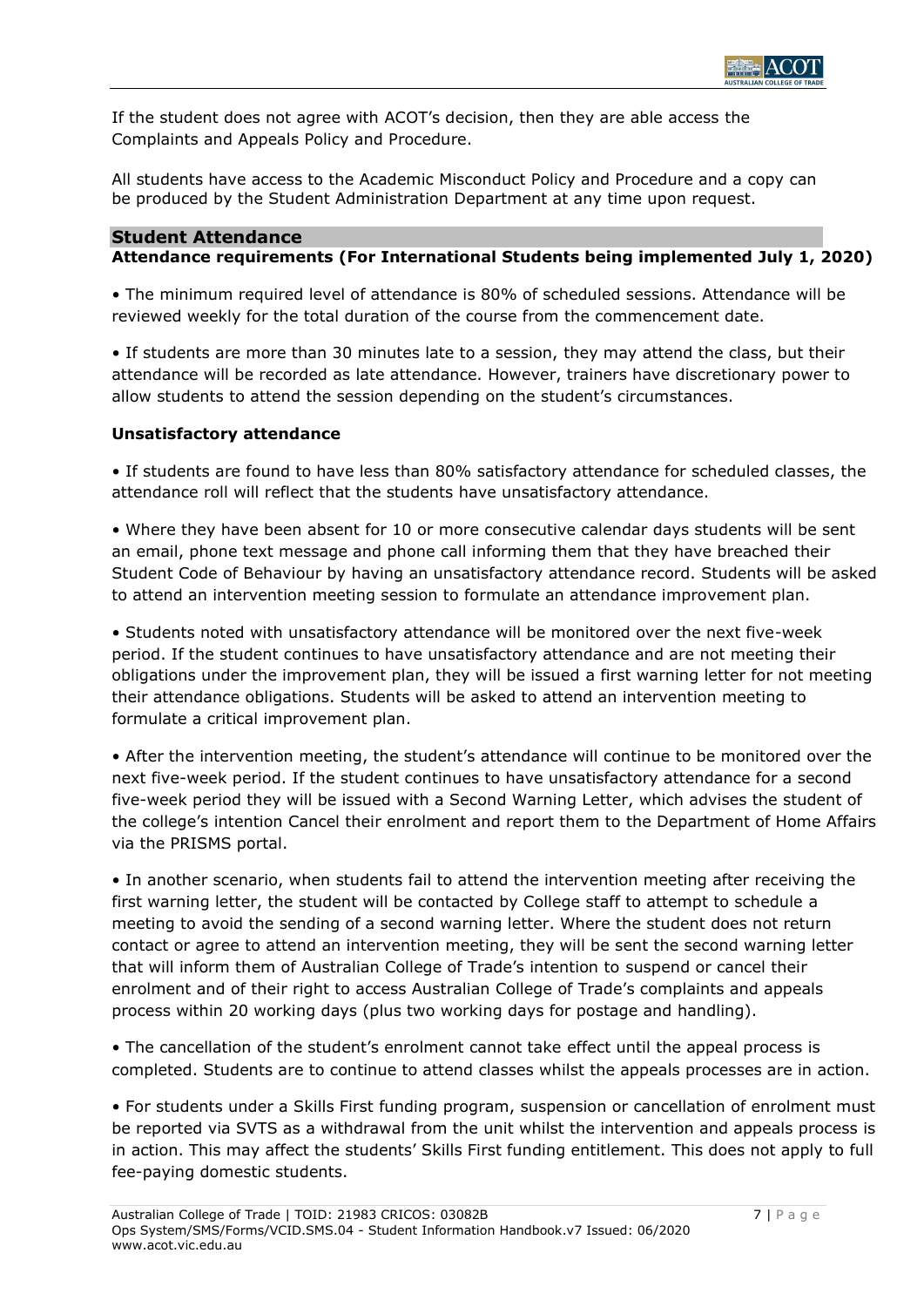

• The suspension or cancellation of enrolment is subject to the discretion of Australian College of Trade. Non-commencement Australian College of Trade will initiate a cancellation of the offer and the eCoE when:

• A new student fails to commence within 15 working days of the orientation date as specified on the letter of acceptance. The student will not be entitled to refunds or an extension as a result of non-commencement (student default). The eCoE will be cancelled, the student and/or Education Agent will be notified prior to the cancellation and a copy of the cancelled eCoE will be sent for their reference. Appealing rights are not offered when the student has not commenced studies at Australian College of Trade.

• A student fails to commence within 15 workings days of a deferral or approved holiday break. This is a breach of Student Code of Behaviour which can lead to the cancellation of student's enrolment. - For international students, the Department of Home Affairs will be notified of the cancellation of enrolment, which may result in the cancellation of student's visa via Provider Registration and International Student Management System (PRISMS).

For domestic students under Skills First funding it may impact the student's future entitlements. -If the student does not agree with this decision, they have 20 working days from the date this letter is sent (plus 2 working days for the postal handling) to appeal.

#### **COURSE PROGRESS AND INTERVENTION STRATEGY**

The purpose of this policy and procedure is to ensure that all students maintain satisfactory course progress to complete their studies within the expected duration and where they show any signs of slipping, the students are supported and encouraged to get their studies back on track.

In addition to support by Trainers and Assessors, course progress is subject to monitoring processes and the College takes intervention action when a student is in danger of not progressing satisfactorily or not completing their course and the requirements within expected duration.

Satisfactory progress means that students have successfully completed the competencies in 50% or more of the course requirements being scheduled for the study period and have not been identified as being "at risk."

'Unsatisfactory progress' is defined as not meeting the course progress requirements or alternatively not successfully completing or demonstrating competency in at least 50% of the course progress requirements of that study period as defined and implemented in the training plan. Where Australian College of Trade has assessed the student as being "at risk", it will inform the student and implement an intervention strategy.

All causes, academic and/or non-academic, such as personal issues that lead to unsatisfactory progress, will be discussed and reviewed. The formal intervention strategy implemented after the study period ends is considered a formal intervention.

A formal written warning letter will be issued to those students who have not successfully completed the assessments in 50% or more of the course progress requirements being studied for that study period.

International students who have unsatisfactory academic progress will be reported to the Department of Home Affairs and may risk having their student visa cancelled.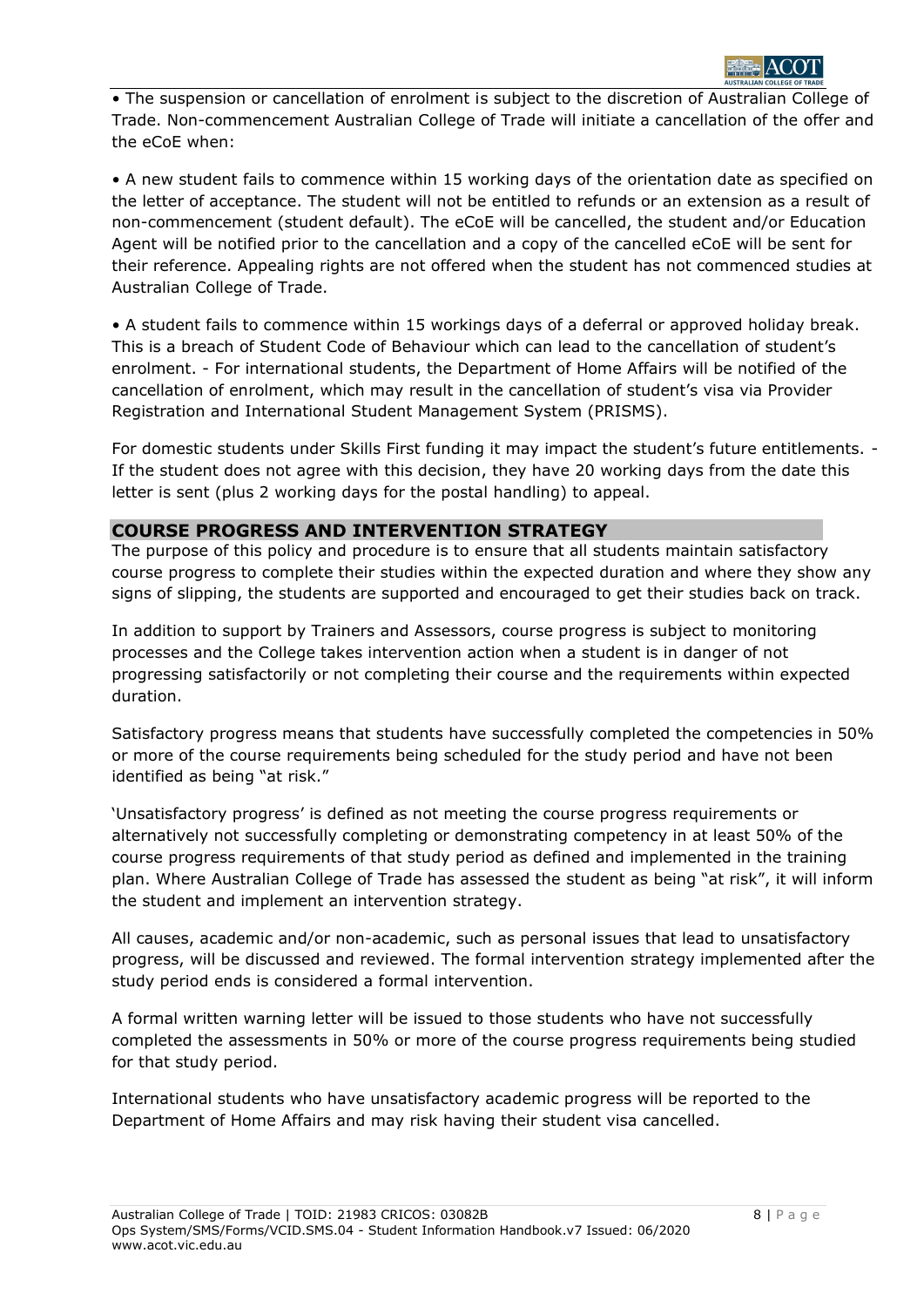

Students who, after intervention and/or due to compelling reason, decide to move to another field of study within Australian College of Trade, will not be reported to the Department of Home Affairs for unsatisfactory course progress.

Where the student has chosen not to access the complaints and appeals process or withdraws from the process or the process is completed with the outcome supporting Australian College of Trade (i.e. the student's appeal was unsuccessful), the Department of Home Affairs must be notified as soon as practicable of the student not achieving satisfactory course progress through PRISMS.

If the student's appeal is successful, or there are compassionate or compelling reasons for the lack of progress, ongoing support must be provided to the student through Australian College of Trade's intervention strategy, and the student will not be reported.

By monitoring and supporting a student enabling him/her to keep up with the course schedule/ timetable, Australian College of Trade is assisting the student complete the course within expected duration.

#### **Complaints and Appeals**

Students have access to Australian College of Trade's complaints and appeals process. The complaints and appeals policy and procedure ensure that fair and equitable processes are implemented for any complaints or appeals against Australian College of Trade.

Students can submit a formal complaint to Australian College of Trade relating to any concern they may have (such as academic or attendance record decisions, should they feel a person has acted inappropriately or treated someone unfairly, etc). All complaints are handled with confidence and are reviewed by the CEO.

A student may also appeal a decision made by Australian College of Trade regarding an assessment outcome. Where a student feels they have been unfairly judged and assessed on a specified task, project or assessment they may have the assessment reviewed by submitting an appeal form (Complaints and Appeals Form). Students must provide supporting evidence or explanations as to why they feel the assessment is unfair and why they should be given further opportunity to be assessed.

All students have access to the complaints and appeals policy and procedure and a copy can be produced by the Student Administration Department at any time upon request.

#### **ENROLMENT APPEALS**

All students can Appeal a decision regarding their enrolment. This can be done by accessing the College's Complaints and Appeals process.

A copy of the application form Student Complaint & Appeal Form is available from the College's reception and also on the College's website.

For more complaints and appeal procedures, please refer to Complaints and Appeals on Australian College of Trade's website. –

The student will remain enrolled at the College during this time. Whilst the appeal is in progress, the student will be expected to attend classes and his/her academic performance will continue to be monitored. Default tuition fees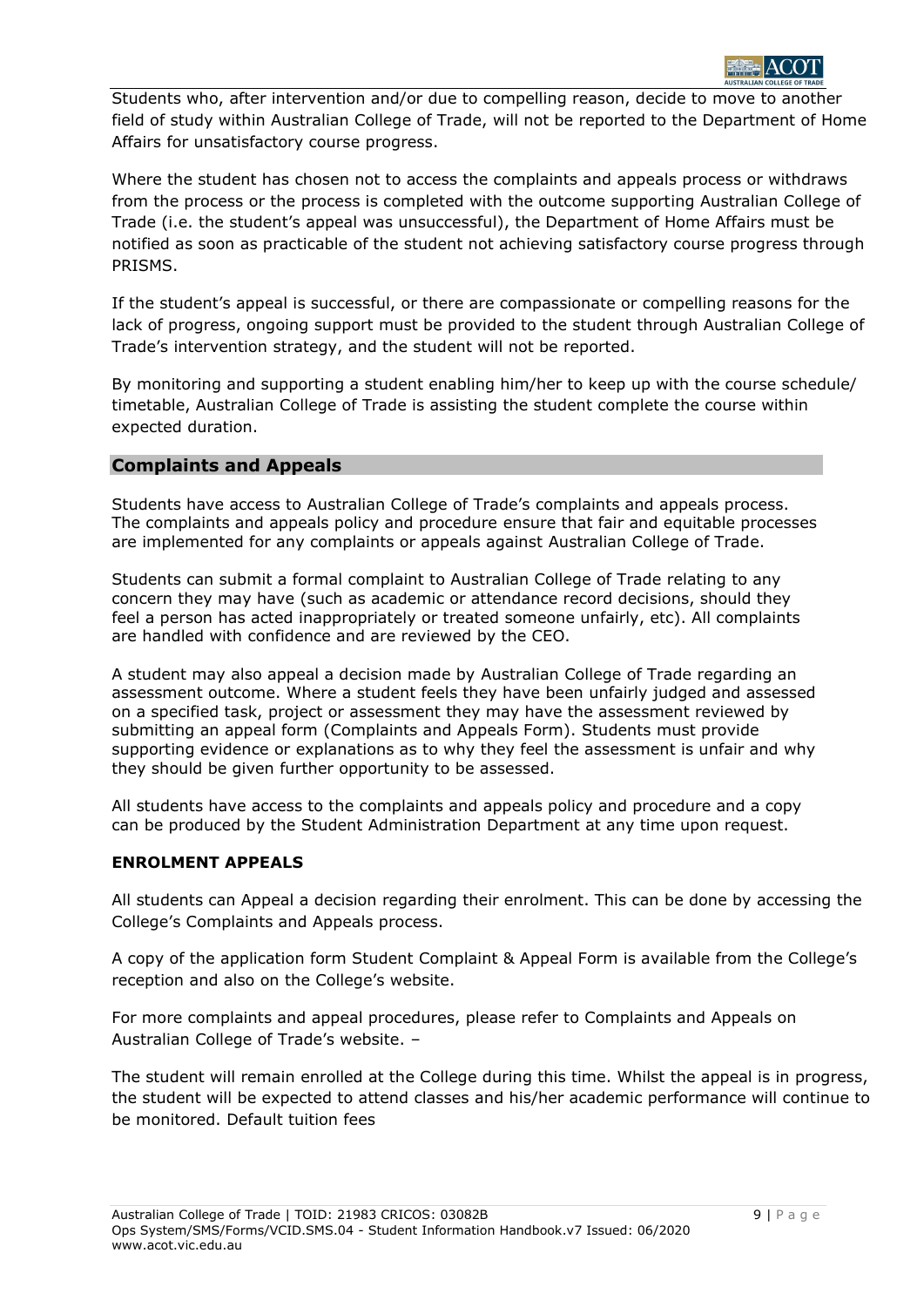

• If students are found to have defaulted in the payment of tuition fees, they are initially contacted by email, phone text message and phone call detailing the late payment and advising them to see the Finance Department immediately.

• If students continue to default in the payment of tuition fees after seven days from the date of the initial reminder, they are sent a First Warning letter.

• If students still do not pay after the First Warning letter, a Second and final warning letter is sent outlining Australian College of Trade's intent to suspend or cancel their enrolment. This letter will inform the students of their right to access Australian College of Trade's complaints and appeals process within 20 working days (plus two working days for postage and handling).

• The cancellation of a student's enrolment cannot take effect until the appeal process is completed.

• The student will be excluded from class at the same time as the cancellation of the student's enrolment take effect (once the appeal process is completed).

• Suspension or cancellation of enrolment will be reported to the Department of Home Affairs and may affect the student's visa status (only applicable to international students). The default reason will be the date the student was excluded from class.

#### *Refer to:*

Appendix B – Complaints and Appeals Policy & Procedure available on the Australian College of Trade website.

# **Access, Equity and Anti-discrimination Commitment**

All Australian College of Trade staff will adhere to the principles and practices of access and equity in education and training; they will treat every student fairly and without discrimination. Australian College of Trade has procedures in place to ensure any student concerns are dealt with immediately and appropriately (refer to the Complaints and Appeals policy).

Australian College of Trade acknowledges its legal obligations under State and Federal equal opportunity law, including:

- Age Discrimination Act 2004 (Cth)
- Australian Human Rights Commission Act 1986 (Cth)
- Racial Discrimination Act, 1975 (Cth)
- Sex Discrimination Act, 1984 (Cth)
- Disability Discrimination Act, 1992 (Cth)
- Work Place Gender Equality Act 2012 (Cth)
- Fair Work Act 2009 (Cth)
- The Equal Opportunity Act, 1995 (Victoria)

#### *All legislation can be accessed at: [www.comlaw.gov.au](file://///Jamesoffice/NTS%20Office/Work%20In%20Progress/New%20Edge%20Training/New%20Edge%20-%20May%20)*

Australian College of Trade fosters equality and access in a training environment that is fair and conducive to learning at all levels. Our training services are available to all participants regardless of ethnicity, gender, age, marital status, sexual orientation, physical or intellectual impairment or political convictions.

All College staff are required to have an awareness and understanding of access and equity issues and are required to demonstrate access and equity principles in all dealings with students and other staff.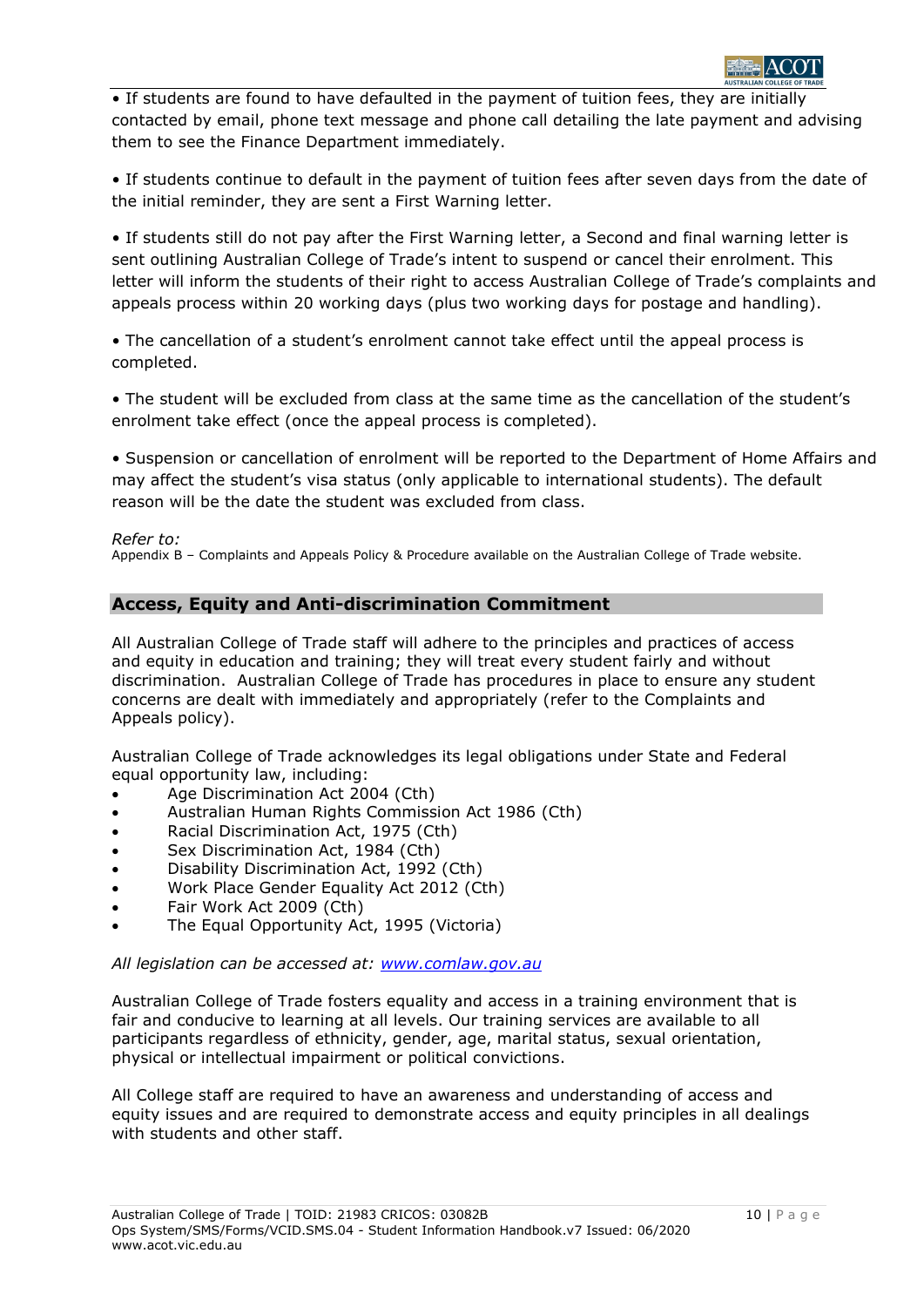As part of your training and assessment, you have the right to be treated fairly. If you believe you have been treated unfairly by a College Representative, please contact the CEO, on (03) 94848787

# **Workplace Health and Safety**

Australian College of Trade complies with all relevant Workplace Health and Safety legislation. Trainers will actively take steps to identify hazards that could cause harm to participants in the classroom and learning environment. Where possible, the trainers will take action to remove or control these hazards and will report the hazard to the appropriate on-site personnel.

Where practicable, students must take responsibility for their own health and safety and that of their fellow students, or employees. This means students must follow all safety rules, procedures and the instructions of their trainer while in attendance at College premises.

# **Privacy and Personal Information**

In accordance with our Privacy policy, we are committed to protecting the privacy and personal information of all our students.

Except as required under the Department of Education, Government Contracts or by law, information about a participant will not be disclosed to a third party without the consent of the participant.

The Department of Education recognises the importance of protecting your privacy and personal information. As an Australian Government Agency, the Department is bound by the Australian Privacy Principles (APPs) in the Privacy Act 1988 (Cth) (the Privacy Act), which regulates how agencies collect, use, disclose and store personal information, including sensitive information, and how individuals may access and correct records containing their personal information.

We respect your rights to privacy under the Privacy Act and we comply with all the Privacy Act's requirements in respect of the collection and management of your personal information.

All personal information collected by the Department of Education (the Department) is protected by the Privacy Act 1988 (Privacy Act).

The Department helps the Australian Government achieve its overall objective of quality educational, employment and training outcomes for all Australians through:

- efficient national program management;
- effective working relationships with state and territory governments, education departments, non-government education, science and training authorities, Indigenous education service providers, industry, community groups and other stakeholders;
- auditing, research and analysis in order to maintain, protect and improve our services; and
- policy advice and other support to the Minister.

Generally, the Department collects personal information in order to properly and efficiently carry out its functions (including those listed above), and only uses personal information for the purposes for which it was given to the Department and for directly related purposes (unless otherwise required by or authorised under law).

*Refer to:* Appendix A - Privacy Statement at end of this Student Information Handbook.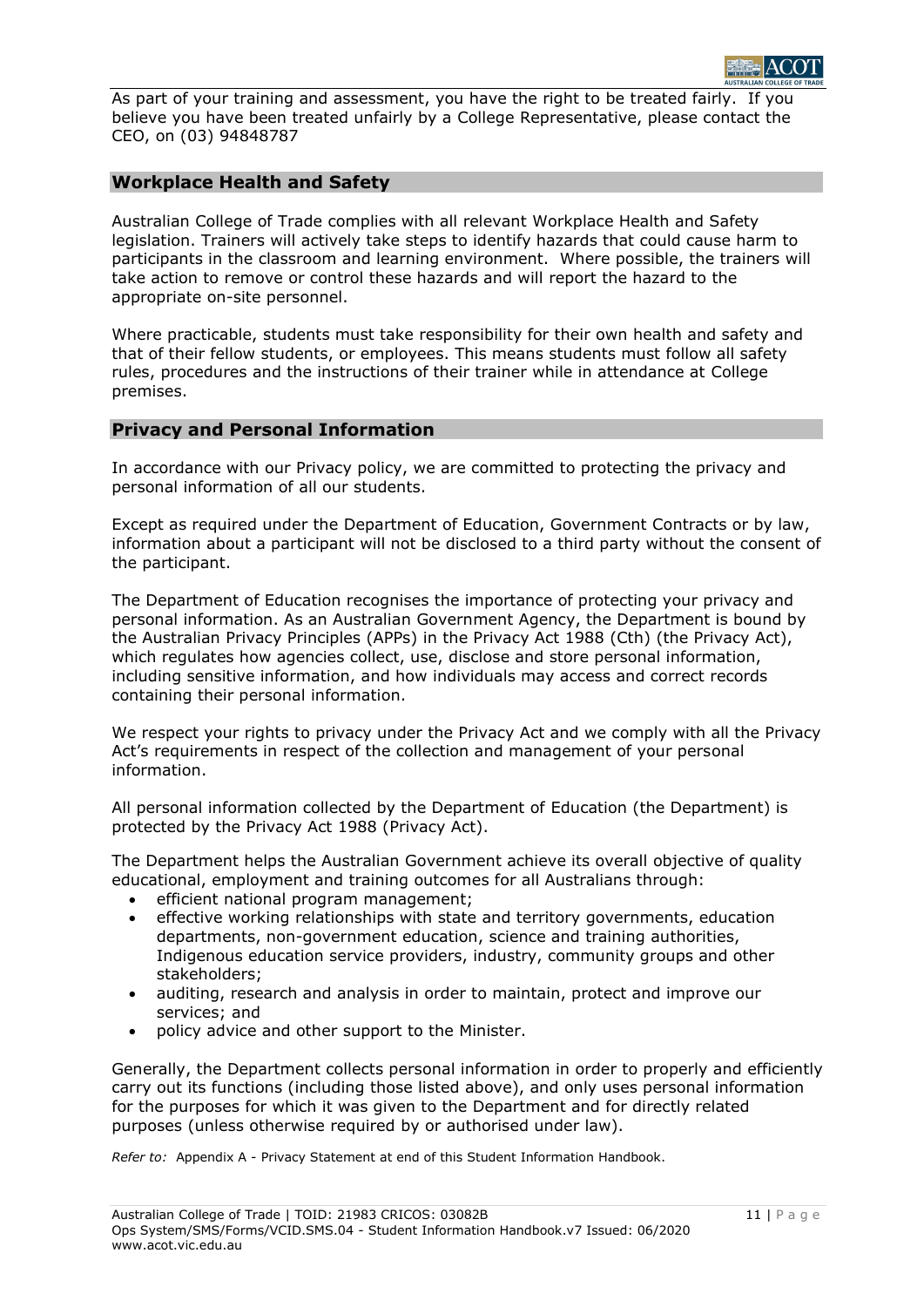#### **Access to Student Records**

Students may access their personal records held by Australian College of Trade at any time. Students may contact student administration to discuss a suitable time to view their file and access will only be granted once a student can confirm their identification. Student Access to the file will be granted within 2 days of confirming the student's identification.

You must promptly notify Australian College of Trade of any change of name, address or contact details. In the case of international students, it is a mandatory condition of your visa to notify Australian College of Trade of any change. The accuracy of these details is important as they will be used to issue your statement of attainment if eligible.

#### **Student Support Services**

Being a student is exciting, but it can also be challenging. All staff can be approached to gain advice on academic and personal issues. Staff at the College will offer professional and confidential advice in areas where they can help and will ensure that all efforts are taken to ensure a positive learning experience is achieved. If you have specific learning needs or have any difficulties that may be interfering with your studies, you need to inform your allocated trainer/assessor immediately to arrange a suitable training plan.

Australian College of Trade believe that every individual should have the opportunity to advance through learning. To ensure our students meet their full potential during their studies our training will endeavour to support our students whilst undertaking this course. This means working with you to identify the learning styles that suit you best so you can achieve each unit.

Learners will be encouraged to identify their own learning needs and objectives and preferred strategies and schedule and exercise the maximum possible control over selection of learning materials, learning strategies and timing and type of assessment given the constraints of the course requirements.

To enable learners to monitor and control their own learning, they will be given;

- 1. Detailed information regarding learning objectives and clear explanations as to how successful achievement is to be recognised;
- 2. Learning materials and activities that cater for a range of needs (including differences in educational backgrounds, life experiences, facility with English, numeracy, gender, culture, age, location and disability);
- 3. Frequent, clear and objective feedback as to progress;
- 4. Time and opportunities to correct misunderstandings and to practice partially mastered skills.

# **Student Support**

Students can access student support directly or via student administrations and an appointment will be organised as soon as practical. It should be noted that all ACOT staff are designated to assist students where possible. For specific one on one attention, students will be directed to the Student Support Officer named below, who will then direct students to further assistance where required.

Name: Aman Thind Telephone: (03) 94848787 Email: aman.thind@acot.vic.edu.au

# **Pre-Training Review - Language Literacy and Numeracy**

Australian College of Trade recognises that reading, writing, listening, speaking and understanding mathematical concepts and processes are integral skills required for work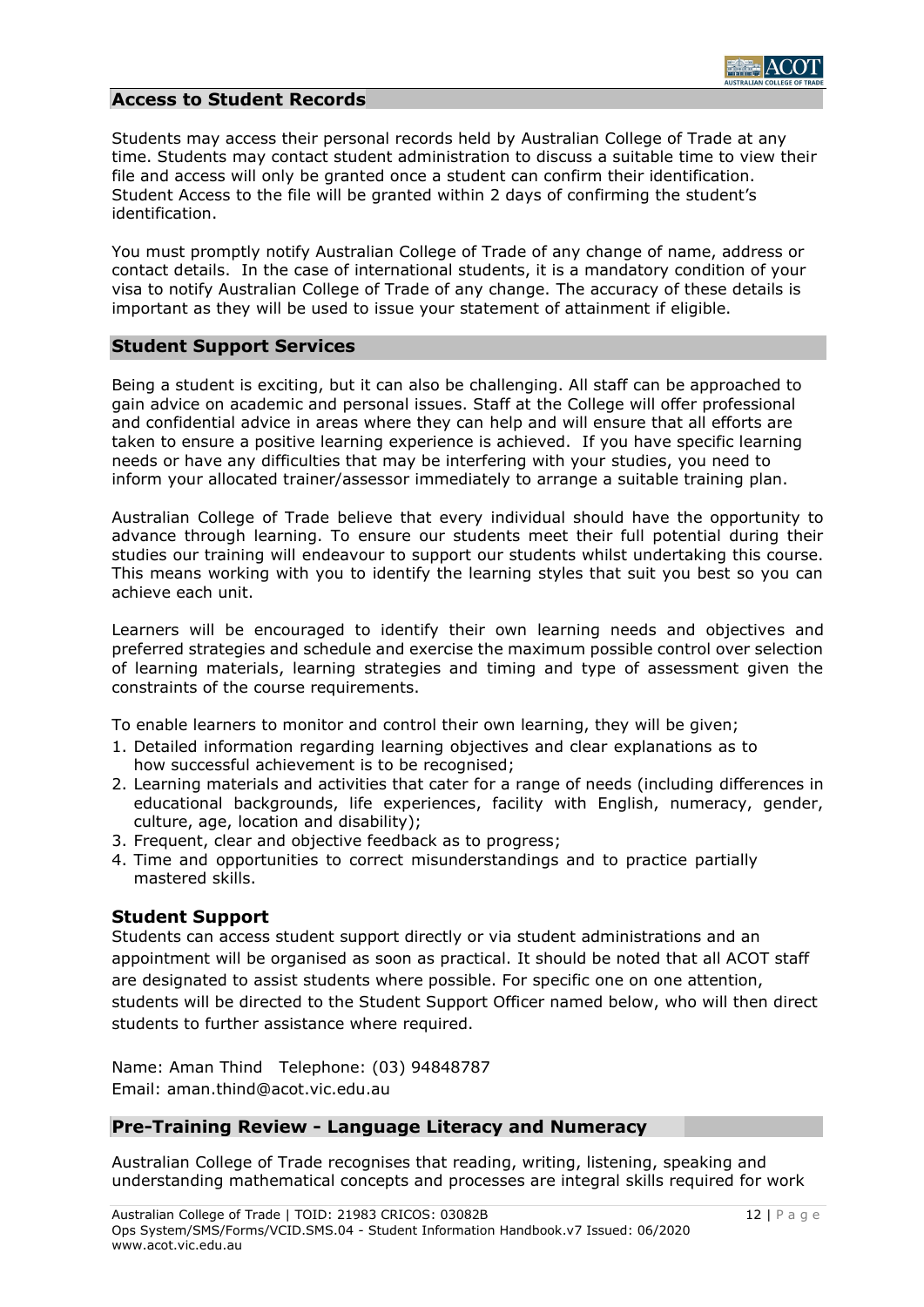

and are therefore an important component of training. As all students are individuals with different life experiences, literacy and numeracy skills vary. You must have a good understanding of the English language as course material is only available in English. You must be able to read, write and interpret documents as you will be required to complete assessment tasks such as short/long answer questions and the ability to complete forms – such as 'incident forms' and related forms.

As part of the enrolment process, the student will need to complete a language, literacy and numeracy (LLN) exercise which will be used to assess the LLN ability of the student. Some students may be referred on for special help as required.

#### **What is a Pre-Training Review?**

A Pre-Training review ensures that the Training and Assessment Strategy and Training Plan delivered by your training provider are designed to meet your individual needs, and to determine the most suitable and appropriate training for you.

The information you provide will enable your training provider to understand your training needs, your current competencies that relate to the qualification, opportunity for Recognition of Prior Learning (RPL) and Credit Transfer (CT) and to ensure that your current Language, Literacy and Numeracy skills are at the level required of your chosen qualification. Where we assess your responses as needing assistance to complete the qualification we can develop and or implement strategies to assist you while you complete the qualification.

Completing a Pre-Training Review ensures that your training provider:

- Understands your reasons for undertaking this qualification.
- Explores your current competencies and provides opportunities for these to be assessed through Recognition of Prior Learning (RPL), Recognition of Current Competency (RCC) or and Credit Transfer (CT).
- Ascertains the most suitable qualification(s) for you to enrol in based on your current educational attainment, capabilities including language, literacy and numeracy, aspirations and interests.
- Determines your training and assessment needs.

Your training provider will use this Pre-Training Review to provide you with the support you require in areas such as language, literacy, learning and assessment, while ensuring you will get the maximum outcomes and benefits from the qualification you are enrolling in, according to your learning objectives, career aspirations and skill level.

We encourage students with Language Literacy or Numeracy concerns to undertake LLN training. A range of support services can be provided for the student upon request. Please contact the Student Support Officer who can refer you to some Language, Literacy and Numeracy Programs available to you through the government agencies.

*If you have a Language Literacy or Numeracy concern that is affecting your training program, we encourage you to raise the matter directly with your Trainer.*

#### **Language, Literacy and Numeracy Assistance Programs Skills for Education and Employment (SEE)**

The Skills for Education and Employment (SEE) program provides language, literacy and numeracy training to eligible job seekers to enable them to participate more effectively in training or in the labour force.

# **What kind of training is offered through the SEE program?**

You can get up to 800 hours of free accredited training, starting at your own level and working at your own pace. Training is delivered flexibly through full-time or part-time hours, via face-to-face or distance training which allows you to still look for work or care for your family. A work experience component can also be included in some cases.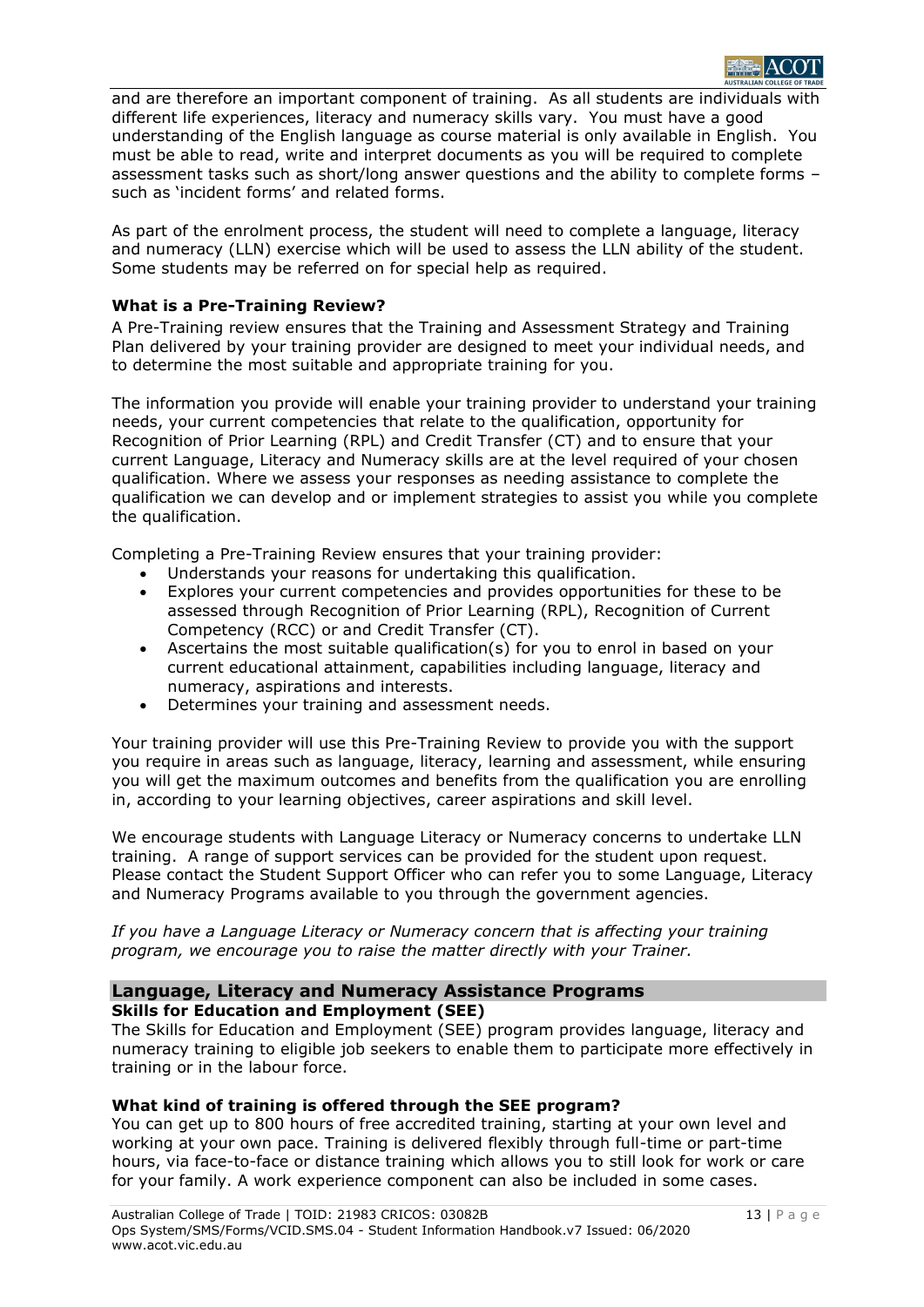

#### **Who is eligible?**

You are eligible for the Skills for Education and Employment program if you:

- are 15 to 64 years old
- are registered as a job seeker with Centrelink
- are not a full-time student
- meet the rules on visa status and benefits.

#### **Where can you do training?**

There are training organisations all around Australia that provide Skills for Education and Employment training. They are called 'providers'. Providers consist of community organisations, public training providers, such as technical colleges, private providers and universities.

Go to this webpage for further information:

[http://www.industry.gov.au/skills/ProgrammesandAssistance/SEE/Pages/dESIult.aspx](http://www.industry.gov.au/skills/ProgrammesandAssistance/SEE/Pages/default.aspx)

#### **Reading Writing Hotline**

The Reading Writing Hotline (the hotline) provides a national service for adults seeking English language, literacy and numeracy information, advice and support. The hotline provides information on:

- adult reading, writing and numeracy classes held locally across Australia or via correspondence
- becoming a literacy volunteer
- adult language, literacy and numeracy teaching and learning resources
- Commonwealth-funded programs for Centrelink clients
- Commonwealth-funded English as a second language programs for migrants
- literacy and numeracy in the workplace for employers.

Further information is available at the Reading Writing Hotline website or phone **1300 655 506**. <http://www.readingwritinghotline.edu.au/>

# **Planning for training**

#### **Competency-Based Training and Assessment Process**

Competency-based training (CBT) is an approach to vocational education and training that places emphasis on what a person can do in the workplace as a result of completing a training program. The aim of CBT is to ensure that vocational education and training programs better meet the needs of Australia's industries and enterprises.

Outcomes from CBT reflect workplace duties, working environments and performance requirements. This should include performing higher level duties such as planning, problem solving and managing tasks through to completion. CBT programs are often comprised of Units of Competency that contain specific learning outcomes, which are based on standards set by the particular industry. Delivery of training may occur in a variety of forms (classroom, work based, online, distance learning) to ensure an overall understanding of all skills and knowledge is available.

Assessment is the process of collecting evidence and making judgments on whether competency has been achieved. The purpose of assessment is to confirm that an individual can perform the standard expected in the workplace, as expressed in the relevant endorsed industry or enterprise competency standards. Assessments through this course will require students to complete a variety of written work, oral questions, practical demonstrations and assignment/portfolio presentations.

Where a student has undertaken an assessment and it has been marked as NYC (Not Yet Competent), they will be allowed to re-sit the test/or have a re-assessment. If they are deemed NYC for a second and third time they are to re-enrol into that unit/ subject. This will include re-training and therefore a re-enrolment fee for the unit in question. Refer to Re-assessment Fees further on.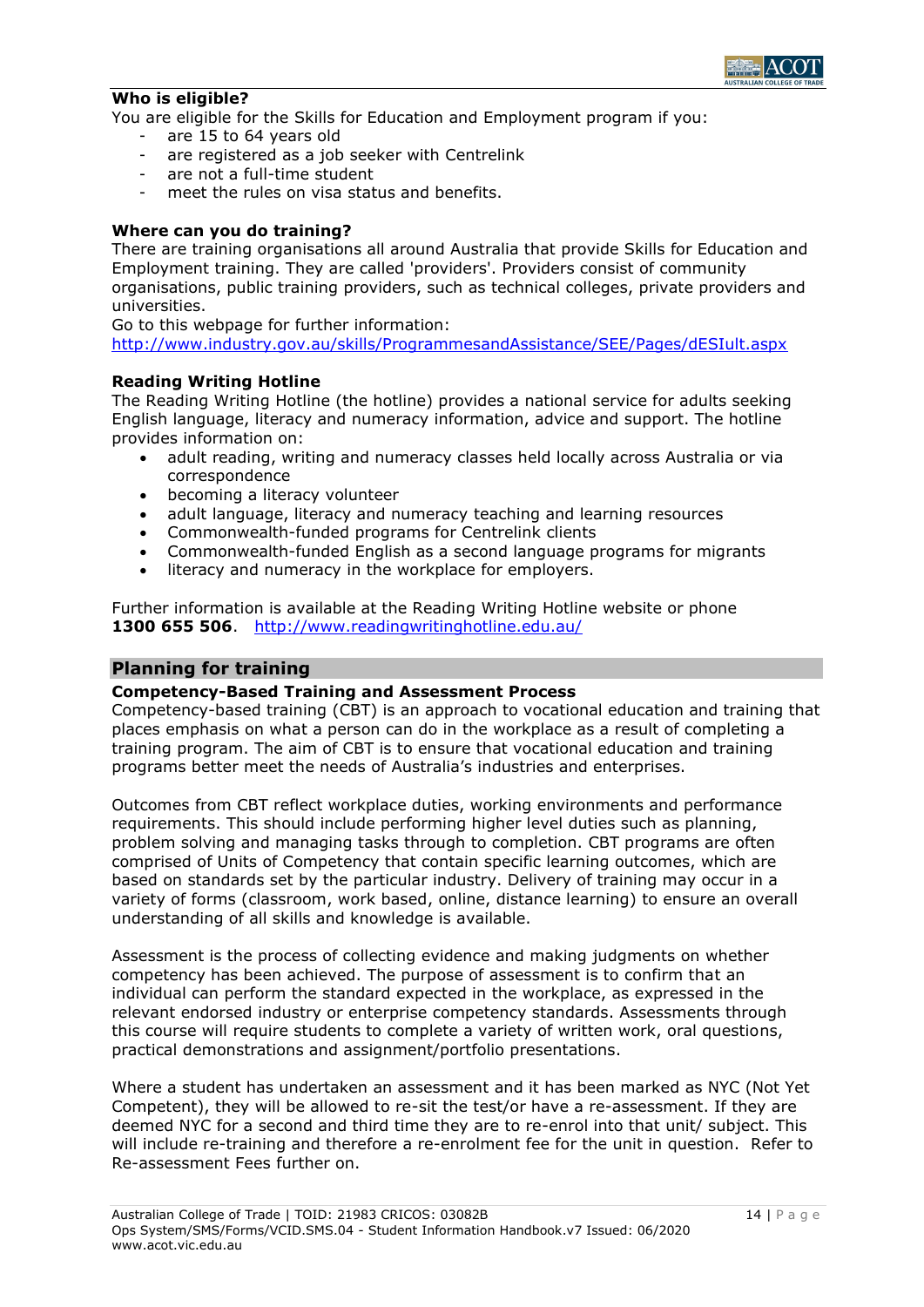# **Recognition of Prior Learning (RPL) and Credit Transfer (CT)**

Competency-based training places emphasis on the workplace application of attained knowledge and skills - not how long spent in training or the amount of knowledge acquired in a formal learning environment. Australian Qualifications and Statements of Attainments that have been issued by any other Registered Training Organisation (RTO) will be recognised by Australian College of Trade.

To apply for a Credit Transfer, students must be able to present their original Qualification or Statement of Attainment with National codes and titles that match the current course in which they are enrolled.

Recognition of Prior Learning (RPL) is the acknowledgment of skills and knowledge obtained through formal training, work experience and/or life experience. The purpose of this process is to identify and assess previously acquired skills and knowledge against the required competency standards.

Course participants applying for RPL must provide evidence to the satisfaction of the College. This evidence must clearly indicate that the applicant is able to demonstrate all the required skills and knowledge. Information and documentation regarding the application procedure for RPL and/or Credit Transfers will be made available to all participants upon request.

(Refer to: Australian College of Trade - Tuition Fees)

#### **Training Evaluation**

Australian College of Trade fully appreciates and acts accordingly to any feedback that you give us. A feedback form will be forwarded to you on completion of your training course. Please be assured that feedback forms remain confidential and are only used for the purpose of improving the quality of our service to students.

#### **Course information**

Prior to enrolment, we will provide all participants with course information, including content and vocational outcomes.

For further course details, entry requirements, tuition fees, and related information or go to our website http://www.acot.vic.edu.au

### **Duration and Scheduling of Courses**

Duration and scheduling of courses will be provided during induction and in our Course Information Sheets for each course delivered located on our website. Each student will be provided with a Training Schedule and Training Plan at induction.

#### **Enrolment Process**

The enrolment process is completed by following the steps outlined below:

- Participants will be required to fill in "Australian College of Trade Student Enrolment Form" when signing up to start a course. Fees are to be paid as per the written Enrolment Acceptance Agreement at the start of any new course or by alternative arrangements made only with Australian College of Trade CEO.
- Students must bring at least one form of Photo Identification that will need to be sighted on Enrolment. Cancellations of fees apply in some circumstances where students fail to notify Australian College of Trade of withdrawing from a course. (Fees and Refunds information can be found further in this handbook and on the Student Enrolment Form).

*Please Note: The information collected on the Student Enrolment Application Form is used for administrative and statistical purposes and will remain confidential.*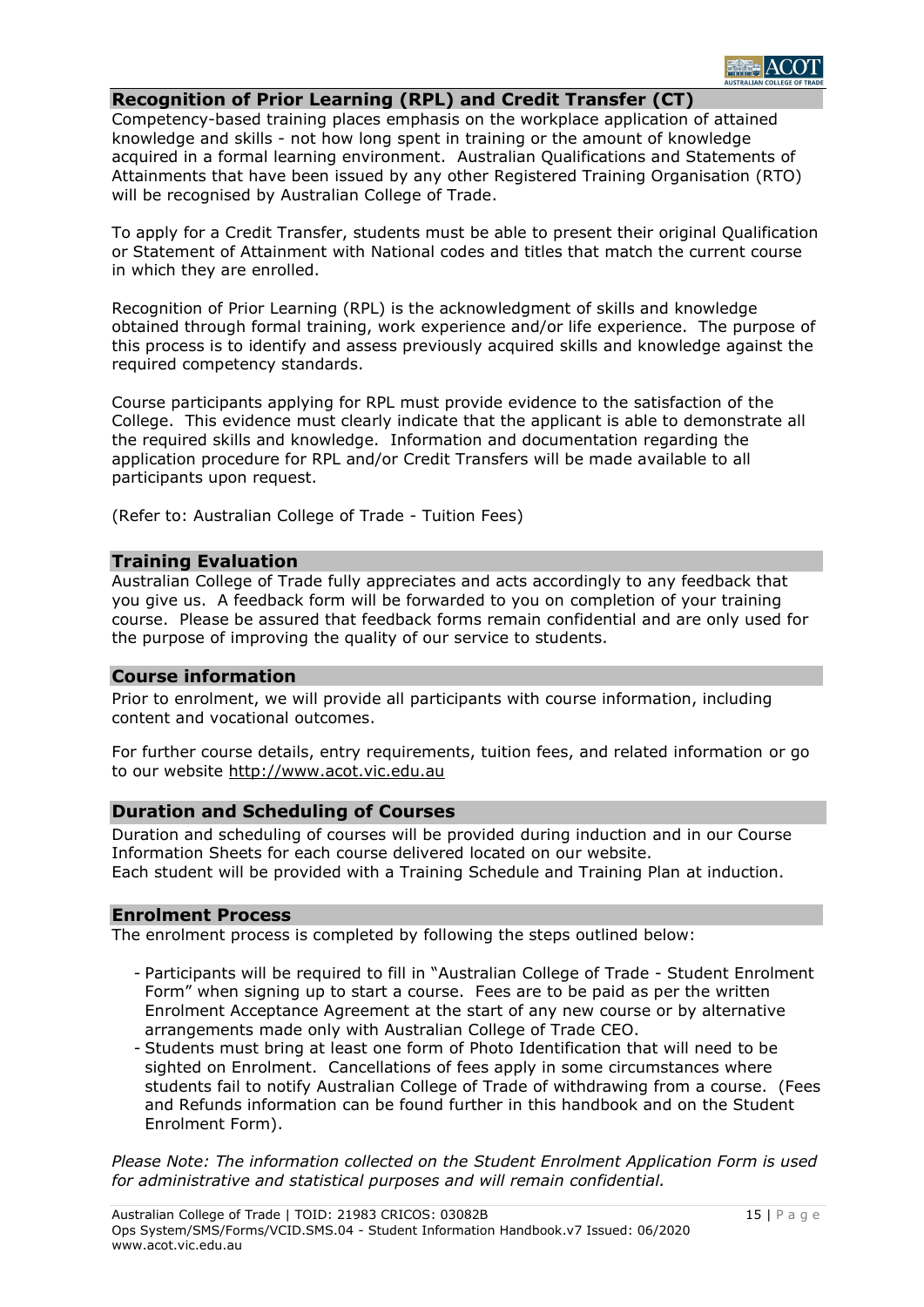

#### **Unique Student Identifier (USI) - What is a USI?**

If you're studying nationally recognised training in Australia from 1<sup>st</sup>January 2015, you will be required to have a Unique Student Identifier (USI).

Your USI links to an online account that contains all your training records and results (transcript) that you have completed from 1 January 2015 onwards. Your results from 2015 will be available in your USI account in 2016.

When applying for a job or enrolling in further study, you will often need to provide your training records and results (transcript). One of the main benefits of the USI is the ability to provide students with easy access to their training records and results (transcript) throughout their life.

You can access your USI account online from your computer, tablet or smart phone anytime.

To apply for your USI go to:<https://www.usi.gov.au/students/create-your-usi/> on computer or mobile device.

*Please note:* A USI must be supplied to Australian College of Trade prior to us being able to issue a Nationally Recognised Qualification or Statement of Attainment

#### **Fees, Charges and Refunds**

For up to date information relating to course dates and fee schedules please refer to our website for the latest information. [www.acot.vic.edu.au](http://www.acot.vic.edu.au/)

Generally, a deposit is required on enrolment. Full fee payment is required by the end of a course and prior to issuing a Certificate.

All fees are to be paid in cash, via EFTPOS or Credit Card or bank direct credit into account as per invoice by the completion of the training program and prior to issuing of certificates.

- For short courses of less than 3 days duration, fees may be collected in arrears and must be fully paid before issuing Qualification Certificates or Statements of Attainment.
- Payment of more than \$1000.00 will be collected prior to course commencement**.**
- The total amount required from the student, after course commencement, attributable to tuition or other services yet to be determined, will not exceed \$1500.00 at any given time (this may differ for International Students-see section below).

Please note that Australian College of Trade may update fees and charges from time to time and it is recommended potential students contact the College to ensure the most up to date information is obtained.

#### **Refunds due to non-delivery of course by RTO**

Tuition fees to be refunded in full if:

- The course does not start on the agreed starting date
- The course stops being provided after it starts and before it is completed

Refunds under the above conditions will be paid in full to the student within 14 days. The RTO may arrange for another course, or part of a course, to be provided to students at no (extra) cost to the student as an alternative to refunding course money. Where the student agrees to this arrangement, the RTO will not be liable to refund the money owed for the original enrolment.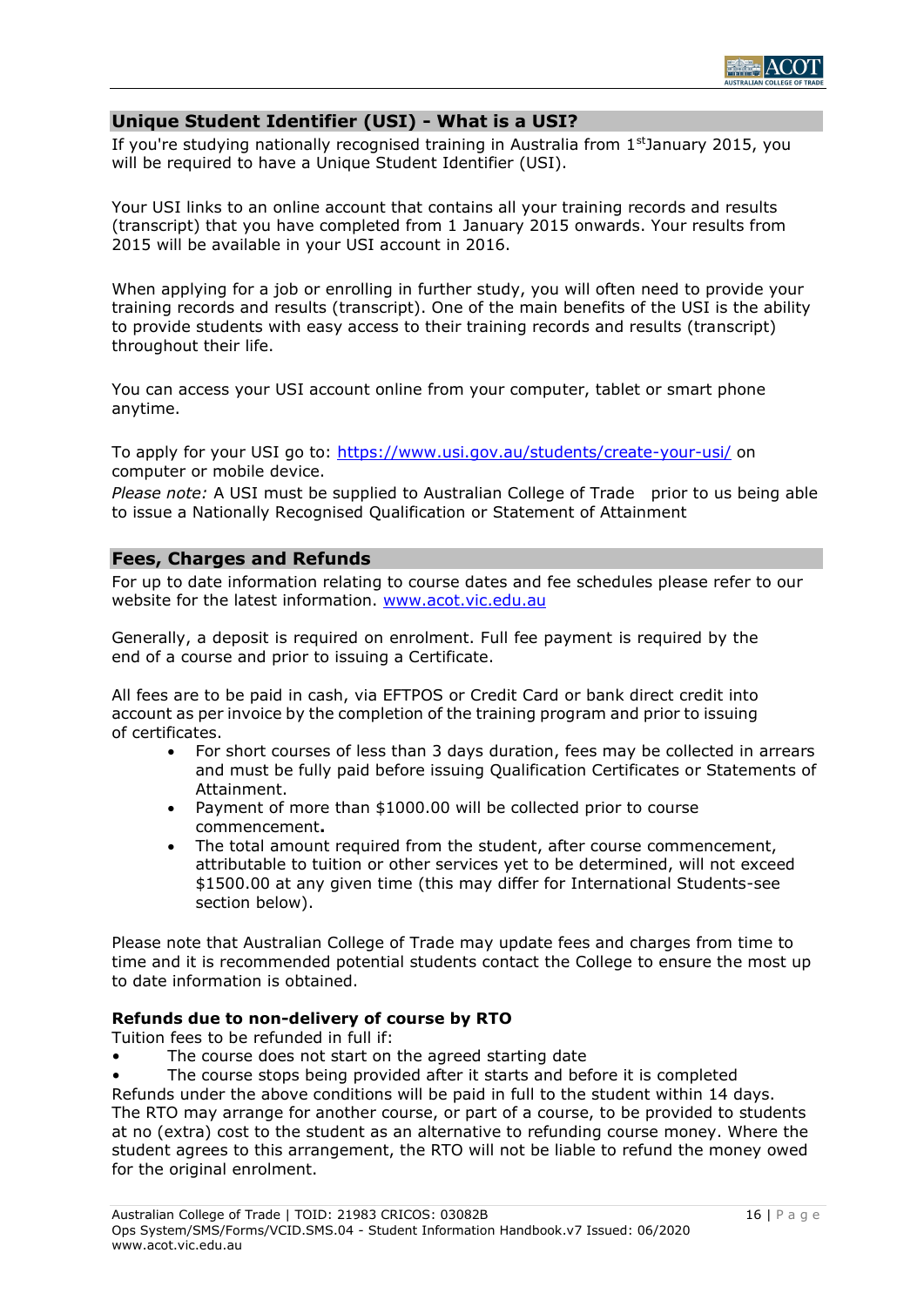

#### **Refunds based upon student application**

All applications for refund must be made in writing by way of the 'Application for Refund Form' and submitted to the CEO.

*Refer:* VCID.SMS.06 - Application for Refund Form

*Please note - where the student breaches the Australian College of Trade's Policies and Procedures no refund is payable. Where a student withdraws from the course without extenuating circumstances only a partial refund is payable.*

- Applications for refunds are to be processed by the CEO within 14 days from the date of application.
- The assessment of refund applications shall be granted as indicated below:

| <b>Outline of Refunds</b>                                                                                                                    |                                                              |  |  |  |  |
|----------------------------------------------------------------------------------------------------------------------------------------------|--------------------------------------------------------------|--|--|--|--|
| Withdrawal at least 28 days prior to agreed start date                                                                                       | Partial refund of fees paid<br>less Application fee of \$250 |  |  |  |  |
| Withdrawal less than 28 days from agreed course start date or<br>after the agreed start date<br>(Refer Withdrawal after course commencement) | Nil refund of any paid and<br>unused tuition fees            |  |  |  |  |
| Course withdrawn by RTO                                                                                                                      | Full refund                                                  |  |  |  |  |
| The RTO is unable to provide the course for which the original<br>enrolment and payment has been made                                        | Full refund                                                  |  |  |  |  |

#### **Extenuating circumstances**

Students may have extenuating circumstances that prevent them from attending scheduled course dates. These circumstances may include (but are not limited to):

- **Illness**
- Family or personal matters
- Other extraordinary reasons

Where evidence can be successfully provided to support the Student's circumstances, course fees may either be transferred to the next available course where applicable, or a refund of unused course fees will be issued. This decision of assessing the extenuating circumstances rests with the CEO and shall be assessed on a case by case situation. (Please note that there are standards that regulate International Student absence from studies. These are documented in the section specific to International Student Visa holders).

#### **Withdrawal after course commencement**

All Refunds made by Australian College of Trade will incur an application fee of \$250.00. Our Refunds policy is subject to the following conditions:

- If you (the Student) advise Australian College of Trade in writing no less than 28 days prior to the commencement of your course we will provide a full refund minus the above application fee.
- If you (the Student) advises Australian College of Trade after the course agreed start date has commenced, there will be no refund of unused tuition fees.

#### **Claiming a Refund**

- The student must provide their notice of withdrawal or cancellation on a signed and dated 'Application for Refund Form'. The claim for a refund must include a reason and must include supporting official documentation of the student's circumstances for withdrawal/cancellation plus a contact name, email address and telephone/mobile number to enable Australian College of Trade to validate this claim.
- Date of Cancellation/Withdrawal is the date the written request is received by Australian College of Trade's Administration staff.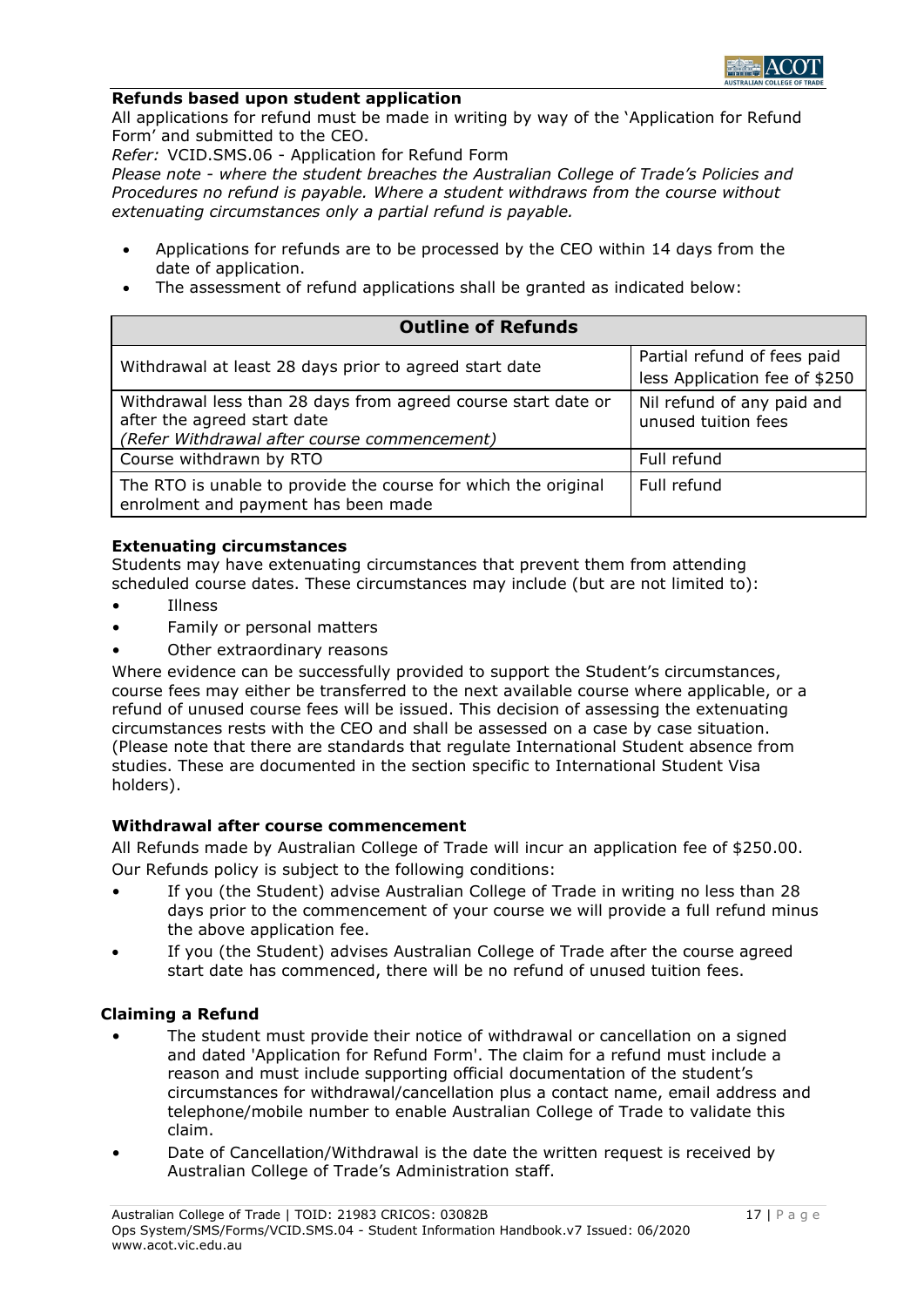

- A student should apply for a refund as soon as possible after notice of cancellation/ withdrawal is submitted.
- All refunds will be paid as soon as possible and no later than 5 working days from an approved cancellation/withdrawal notification only if the supporting documentation has been validated during this timeframe.

*Refer:* VCID.SMS.06 - Application for Refund Form

### **Appealing Refund decisions**

- All students have the right to appeal a refund decision made by Australian College of Trade. Students wishing to access the Complaints and Appeals Procedure from Australian College of Trade should contact Student Administration.
- This policy and the availability of complaints and appeals processes does not remove your right to act under Australia's consumer protection laws.
- Australian College of Trade's dispute resolution processes do not remove the student's right to pursue other legal remedies where they feel necessary.

# **Completing your Course - Issuing of Qualifications**

#### **Issuing of Qualifications**

If you are enrolled in a Nationally Recognised Qualification, you will be issued with a Certificate and a Record of Results (which lists the associated units of competency) upon successful completion of your course.

If you withdraw from your course, you will be issued with a Statement of Attainment for any units that you have successfully completed.

#### **How you will receive your Certificate or Statement of Attainment**

Your Certificate or Statement of Attainment will be posted to you (at the postal address provided by you). Please ensure you advise us if your address changes.

Replacing certificates will require a fee to cover the costs of general administration, reprinting and postage. The fee is specified on your student acceptance agreement.

#### **Issuing of Qualifications**

All students will be issued a Qualification Certificate and Statement of Results or Statement of Attainment within 30 days of successful completion of all requirements for units of competency completed, on the condition that all fees have been paid in full. *Please note:* A USI must be supplied to Australian College of Trade prior to us being

able to issue a Nationally Recognised Qualification or Statement of Attainment.

#### **Issuing of Qualifications on withdrawal, cancellation or transfer**

Students that withdraw, cancel or transfer from any course, will be issued with a Statement of Attainment for all units of competency that have been successfully completed, on the condition that all fees have been paid in full for the tuition related to the units of competency.

#### **Replacement of Certificates**

If an original certificate or statement of attainment is lost and a replacement is requested, a fee of \$150.00 will be required.

#### **Re-Assessment Fees**

If a student needs to re sit an assessment task or needs to undergo re-assessment of a practical task, additional charges may be required to cover the cost of materials used. No other fees will be charged on the first occasion.

A fee of \$12.00 per hour, or \$50 per assessment task or \$100 per unit of competency, plus materials may be charged on the second and any subsequent occasions.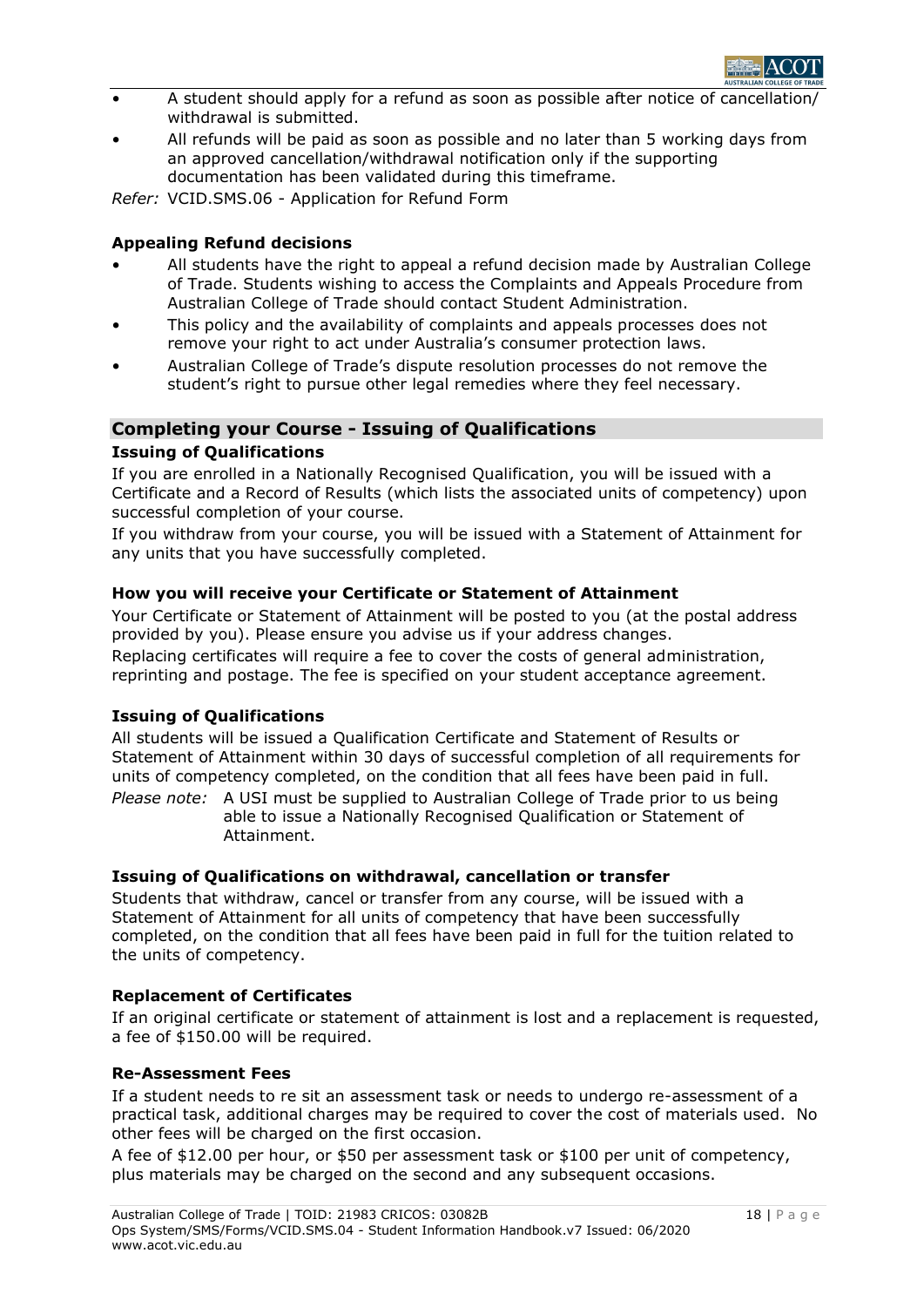

# **International Students**

International students must meet the obligations of all other students enrolled at Australian College of Trade. In addition, they have responsibilities that relate to the Education Services for Overseas Students Act (ESOS) and Visa obligations that they must adhere to as part of their enrolments.

As a CRICOS registered provider, Australian College of Trade and its staff have responsibilities to ensure that International student needs are met as per ASQA and ESOS standards.

#### **STUDENT TRANSFER**

RTOs cannot enrol transferring students in the first six months of their principal course of study except in accordance with Standard 7 of the National Code. Students wishing to transfer in the first 6 months of their principal course of study must meet the requirements of the ESOS Act and the National Standards.

For further information relating to all the policies, please visit Australian College of Trade 's website at: [https://www.acot.vic.edu.au/policies/](https://www.baxter.vic.edu.au/policies/)

#### **THE ESOS FRAMEWORK**

The ESOS Framework is the legal framework for the provision of education services to international students. The ESOS framework include the Education Services for Overseas Students (ESOS) Act 2000 and the National Code 2018. The framework provides a consistent national approach to the registration of education providers to maintain high quality of the training, and the care of students. The ESOS Act protect the rights of international students as follows:

• Your right to receive, before enrolling, up to-date and accurate information about the courses, fees, modes of study, and other information from your institution and your institution's agent.

• Your right to sign a written agreement with your institution before paying fees, setting out the services to be provided, fees payable, and information about refunds of course money. Make sure to keep a copy of your written agreement.

• The Tuition Protection Service (TPS) is a placement and refund service for international students, which is activated in the event that your institution is unable to teach your course. Read more about this service on the Tuition Protection Service website.

#### **THE ESOS REGULATIONS**

The Education Services for Overseas Students (ESOS) Regulations 2001 support the implementation of the ESOS Act 2000. The ESOS Regulations set out detailed requirements for providers which covers a range of information that you have a right to know and services that offered to you, including:

• Orientation and support services to assist in the transition into life and study in Australia • Legal services

- Emergency and health services
- Facilities and resources
- Student Contact Officers
- Course Credit information
- Complaints and Appeals Process
- Deferral, Suspension or Cancellation Policy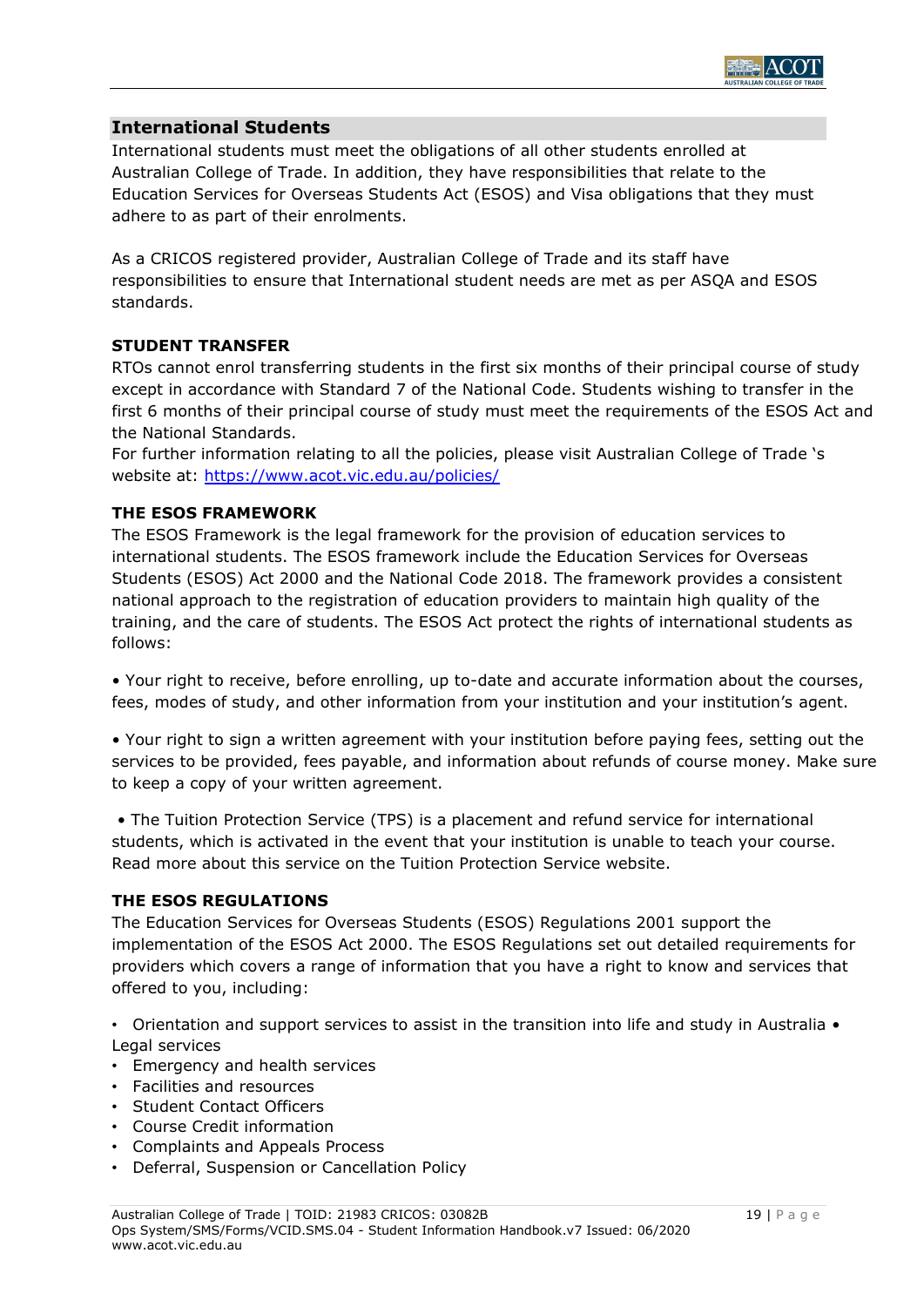

• Satisfactory Course Progress Requirements and academic support available if you are not progressing well

• Information on visa conditions relating to course progress and attendance (if applicable) Your responsibilities as an international student:

- Satisfy your student visa conditions\*
- Maintain your Overseas Student Health Cover (OSHC) for the period of your stay
- Meet the terms of the written agreement with your institution
- Inform the institution of the change of your contact details while enrolled in the course
- Maintain satisfactory course progress

• Follow your institution's attendance policy (if applicable) For more information, please refer to https:// internationaleducation.gov.au/regulatoryinformation/pages/regulatoryinformation.

• Australian College of Trade do not take overseas students under 18 on student visa.

Prior to applying to enrol, international students are provided with information regarding their study destination in Australia to assist in their transition to a new country and new study environment.

# **Pre-enrolment Information - Adjusting to life in Australia Melbourne**

Melbourne is the capital of Victoria and has a population of about 4.5 million. The city is situated on Port Phillip Bay on the south-eastern coast of Australia. Melbourne is a clean, safe city with lots of beautiful parks and gardens. It is a cosmopolitan, multicultural city famous for its wide variety of restaurants, shopping centres, entertainment venues and sporting facilities. Melbourne has a low crime rate and has excellent emergency and hospital facilities making it a comfortable, easy city in which to live.

# **Climate**

Melbourne has a comfortable temperate climate with 4 seasons. Summer is generally hot and dry, and winter is cool with occasional rain. It is a good idea to bring a woollen jumper or windproof jacket for the winter months. In summer, light cotton clothing is best. Most students dress casually: T-shirts, jeans, sweaters, shorts, windcheaters and comfortable shoes.

- Summer: (Dec, Jan & Feb) January and February are the hottest months. Daily maximum temperatures are between 25-30°C. On a hot day the temperature can be between 35-40°C.
- Autumn: (Mar, Apr & May) Most days are pleasantly mild.
- Winter: (June, July & Aug) Days can be cold and windy. Temperatures range between 10-15°C
- Spring: (Sept, Oct & Nov) Days are slightly warmer. Temperatures range between 15-27°C

# **Living costs in Australia**

Australia is a modern, welcoming and affordable country, which enjoys one of the highest standards of living in the world. A single student should budget approximately \$18,000 per year, or about \$350 per week, for living expenses. The cost of living in Melbourne varies greatly, depending on your personal needs and tastes. Exchange rate fluctuations may also affect your budgeting. For more information about living and accommodation expenses in Australia please see the following links:

*[www.studiesinaustralia.com/living\\_in\\_australia](http://www.studiesinaustralia.com/living_in_australia) [www.studiesinaustralia.com/studying-in-australia/accommodation](http://www.studiesinaustralia.com/studying-in-australia/accommodation)* Some indicative costs are provided below: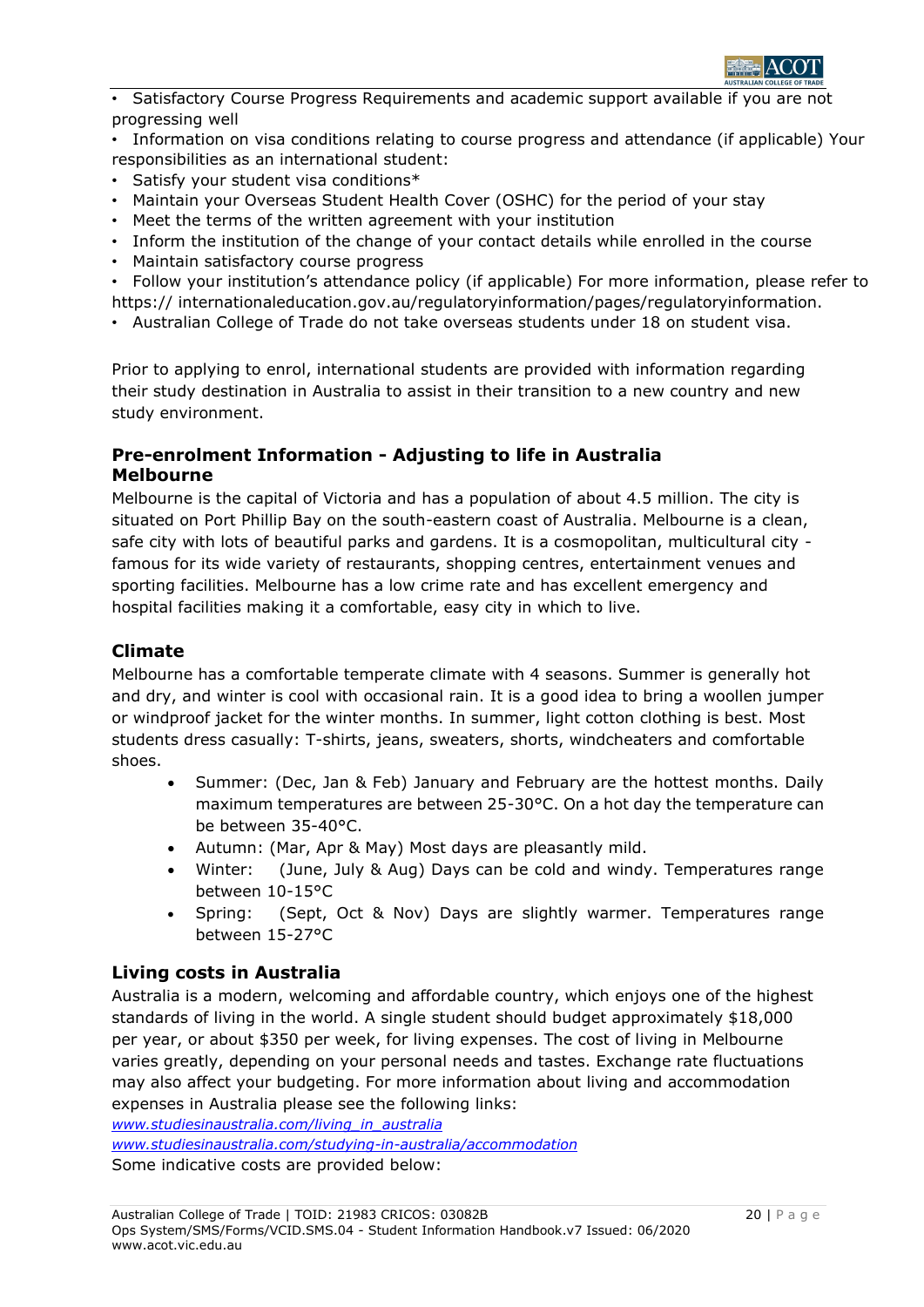

- Food and drink (weekly \$70; annually \$3,640)
- Travel (up to 10 km from city) (weekly \$30; annually \$1,560)
- Telephone (weekly \$10; annually \$520)
- Gas, electricity, water (weekly \$20; annually \$1,040)
- Personal expenses (clothes, entertainment) (weekly \$40; annually \$2,080

### **Accommodation options**

ACOT can assist prospective international students with advice regarding accommodation located near ACOT's facilities.

#### **Home stay \$165–\$325 a week**

Home stay offers students the opportunity to experience everyday Melbourne living in a family home. Hosts are normally welcoming and helpful which makes it a popular choice for younger students and those studying short-term English courses. Meals are usually included in the cost. Single or shared rooms may be offered, with rent priced accordingly. Self-catering home stay, if available, can be particularly economical. For details on how to arrange a home stay see **[http://homestaynetwork.org](http://homestaynetwork.org/)**

#### **Hostels and guest houses \$140–\$320 a week**

Hostel living in Australia, a convenient and cost-effective option for students, is operated by organisations such as Youth Hostels Australia and the Young Men's Christian Association (YMCA). Generally, students share kitchen and bathroom facilities.

#### **Private Student Studio Apartments**

There are many private companies that offer student accommodation, usually in the form of studio or one-bedroom apartments. We have listed some of the providers closest to VIMT. The weekly charges range from \$255 to \$500 per week and are subject to six or twelve-month lease agreements, depending on the Landlord's requirements.

[http://www.studentaccommodation.com.au](http://www.studentaccommodation.com.au/) <https://unilodge.com.au/lodge/cobden> <http://urbanest.com.au/melbourne>

# **Private Rental/Share accommodation**

Landlords require a security bond equal to one month's rent as well as one month's rent in advance. Rental prices for properties will vary depending on location, furnished or unfurnished but sharing can make private rental more affordable. Share weekly rates start around \$180 per week with extra charges for electricity etc.

Students at ACOT who choose to rent accommodation with friends or fellow students usually must provide their own furniture. Landlords require a security bond equal to one month's rent as well as one month's rent in advance. If you wish to share rent with people other than friends or fellow students you can find share rental on web sites such as [www.easyroommate.com](http://www.easyroommate.com/) or [www.housemates.com.au.](http://www.housemates.com.au/)

#### **Shopping and Food**

Markets and supermarkets sell a variety of fresh meat, fruit and vegetables as well as rice, breads, spices and other ingredients. There are also many retail outlets that specialise in vegetarian and vegan foods as well as organic markets. Halal and kosher foods are also available in different parts of Melbourne. Melbourne's restaurants and cafes offer a wide variety of foods from around the world, including Chinese, Italian, Japanese, Korean, Malaysian, Greek, Indian, Thai, Vietnamese, French and Indonesian.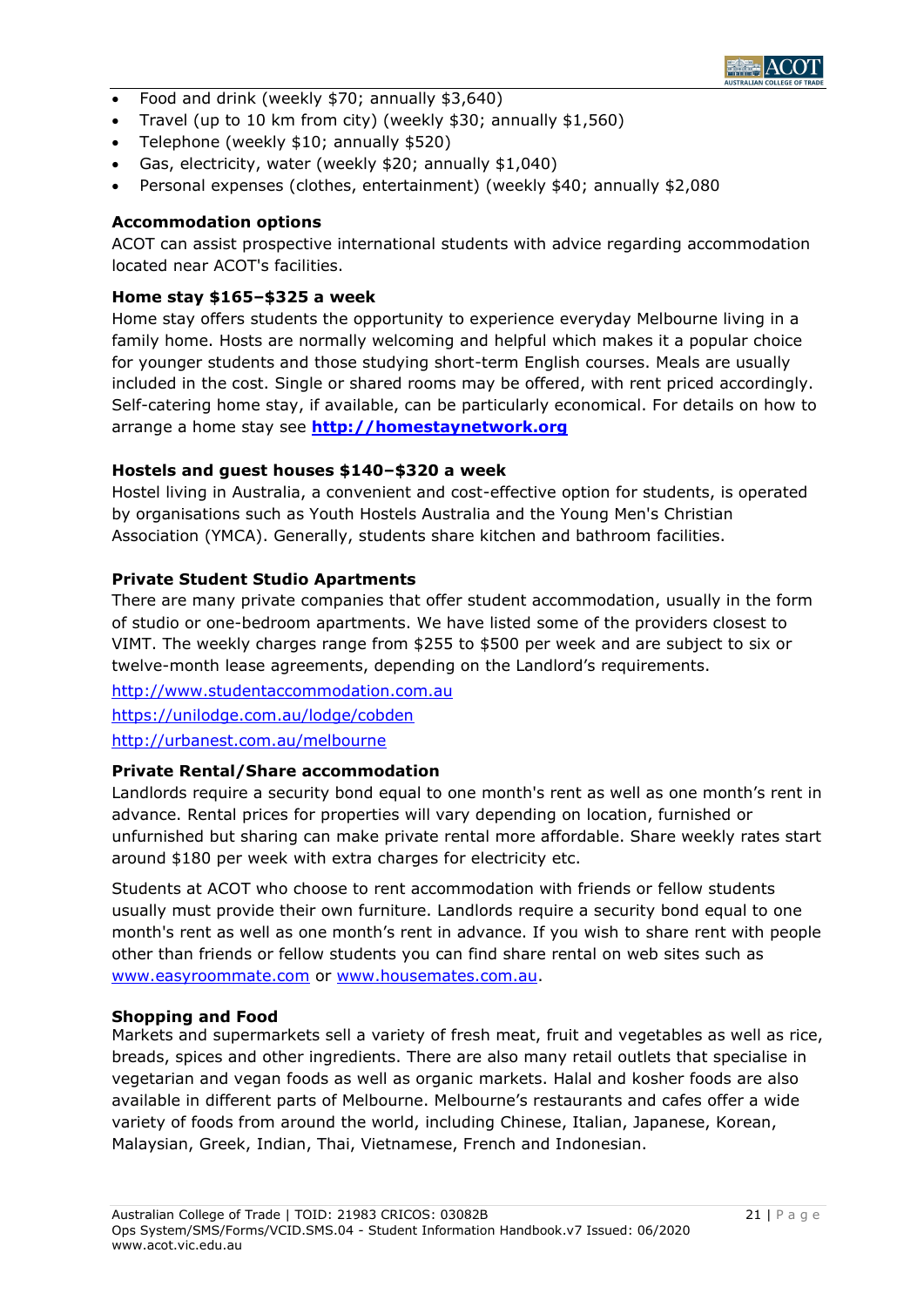

Thornbury and the surrounding area have many large shopping centres including Northland, the Preston Market, department stores, discount stores and supermarkets that can be reached easily by public transport.

# **Information regarding local and emergency services**

# **Emergency Assistance**

**Special Services**

| Police, Fire & Ambulance (Emergency) | 000 |
|--------------------------------------|-----|
|                                      |     |

# **Local Medical & Health Services**

| $(03)$ 9484 2007 |
|------------------|
|                  |
|                  |
| $(03)$ 9429 5677 |
|                  |
| $(03)$ 9076 2000 |
|                  |
| $(03)$ 95946666  |
|                  |
| $(03)$ 9417 1055 |
| $(03)$ 9594 2555 |
| $(03)$ 9418 8188 |
|                  |
| $(03)$ 9349 3566 |
|                  |
|                  |

For further Information about medical services available in your area, please visit [www.ahm.com.au/Hospital-Network](http://www.ahm.com.au/Hospital-Network) or<http://www.doctors-4u.com/melbourne/areas.htm>

| ODCCIGI JEI VILES                             |                                     |
|-----------------------------------------------|-------------------------------------|
| 24-hour Women's Domestic Violence Crisis Line | $(03)$ 9373 0123                    |
|                                               | or Free call 1800 015 188           |
| Vic Deaf Hearing Services                     | $(03)$ 9657 8199                    |
| Beyond Blue National Depression               | 1300 224636                         |
| Victorian Poisons                             | 13 11 26 (24hrs, 7 days a week)     |
| Vic Roads                                     | 13 11 71                            |
| 24 Hour Drug and Gambling Counselling         | $(03)$ 9416-1818                    |
| Information and referral service              |                                     |
| <b>Alcoholics Anonymous</b>                   | $(03)$ 9429 1833                    |
| <b>Gamblers Anonymous</b>                     | $(03)$ 9696-6108                    |
| Grief Line                                    | (03) 9596-7799 (12pm to 12am)       |
| <b>Legal Services</b>                         |                                     |
| Law Institute Victoria Legal Referral Service | (03) 9607 9550 referrals@liv.asn.au |
| Victoria Legal Aid                            | $(03)$ 9269 0234                    |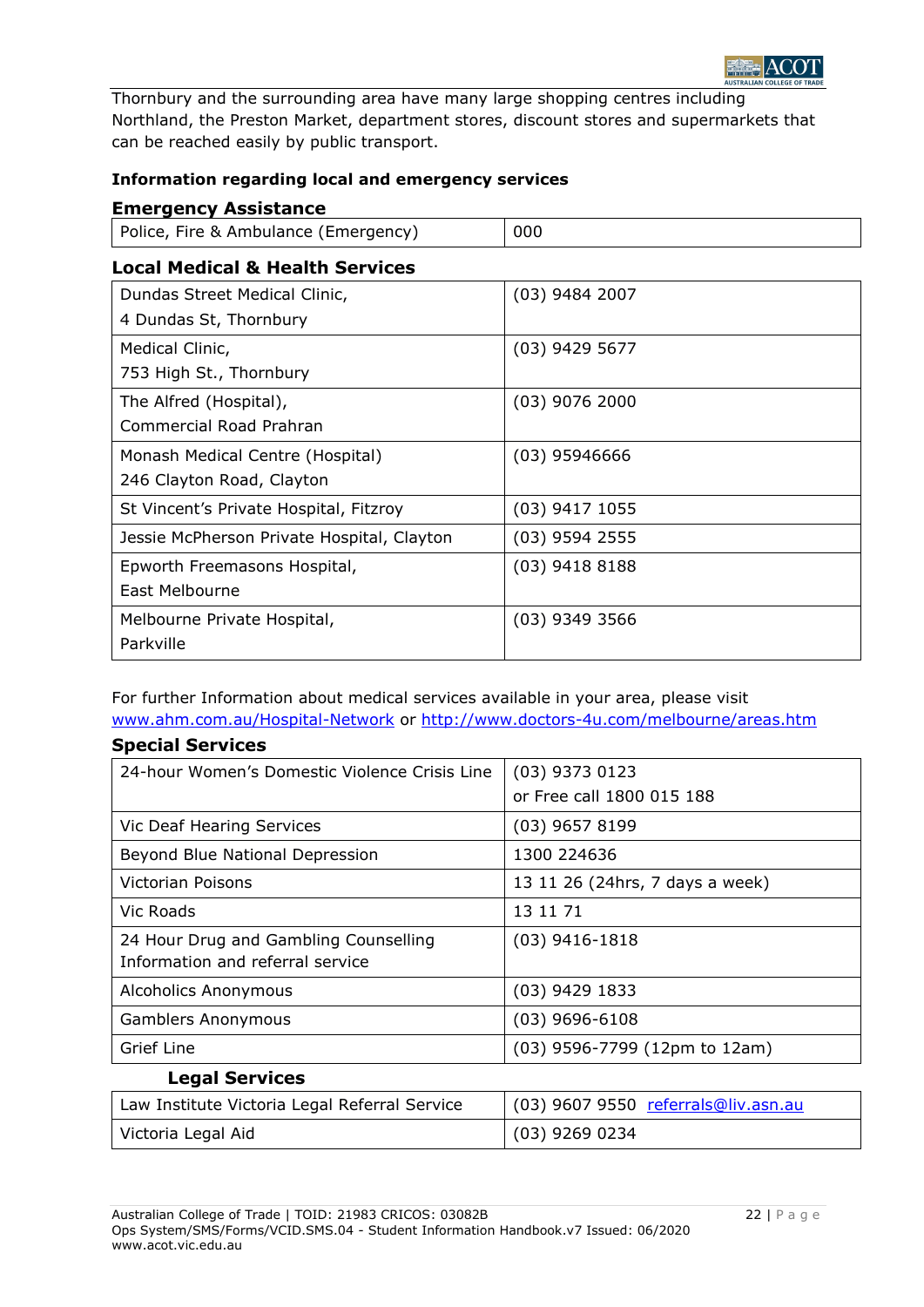# **Culture Shock**

Moving to a new country and culture different from your own can be difficult. Although a change in culture is exciting, you may experience some "culture shock". The people, customs and language are unfamiliar and not always easy to understand, and it is very common to feel homesick. Remember - it is only temporary!

### **What is Culture Shock?**

Culture Shock or Homesickness may be experienced as a feeling of nervousness, fear, loneliness, unhappiness or any unpleasant feelings that affect us, when we are living in a different place that is new to us or in a culture very different from our own home country or family culture.

It happens to everyone, including people born in Australia who move away from family and friends to study and work. For most people, it is mild and doesn't last long. For some, it is stronger and makes them want to go straight home. Allow yourself some time to become acclimatised to your new surroundings and make the most of this great opportunity to learn lots of new things about the world and develop as an individual.

Keep in regular contact with family and friends in your own country and tell them all about your new experiences. Try to make friends in Australia and do as many 'new' activities as possible. Be positive about your new activities. Joining a local sports club, special interest or church group can help introduce you to people.

Trainers at ACOT can help you deal with any problems you may experience. Drop in for a chat or make an appointment to speak to your Trainer or the Student Support Officer, if you do get sad or lonely.

#### **Transport**

Melbourne has an extensive public transport system of buses, trains and trams. All can be accessed using one ticket. Ticketing is controlled via the use of a fully automated smart card called MYKI. For more information please follow the link to [www.myki.com.au.](http://www.myki.com.au/) Cars travel on the left side of the road. Drivers can use their home country licenses for three months from the date of entry to Australia. An international license can be used providing the license from the country of origin is also valid. The following links will help you to get around in Melbourne Street directories:

- [www.whereis.com.au](http://www.whereis.com.au/)
- [www.street-directory.com.au](http://www.street-directory.com.au/)
- [www.victrip.com.au](http://www.victrip.com.au/) (provides information on the public transport system in Melbourne, including costs and timetables.)

#### **Employment**

Working in Australia can be fun and a great way to make friends.

Australian immigration laws allow students to work for a limited number of hours, however students should not rely on income earned in Australia to pay tuition fees. Students are not permitted to work if it interferes with their study.

To be eligible to work in Australia, international students must apply to the Department of Home affairs (DHA) for the right to work after the commencement of their studies. International students should not expect to cover the costs of their tuition fees and living expenses from casual or part time employment. Holders of a student visa with work rights are entitled to work up to 20 hours per week however, students must ensure that work does not interfere with their study.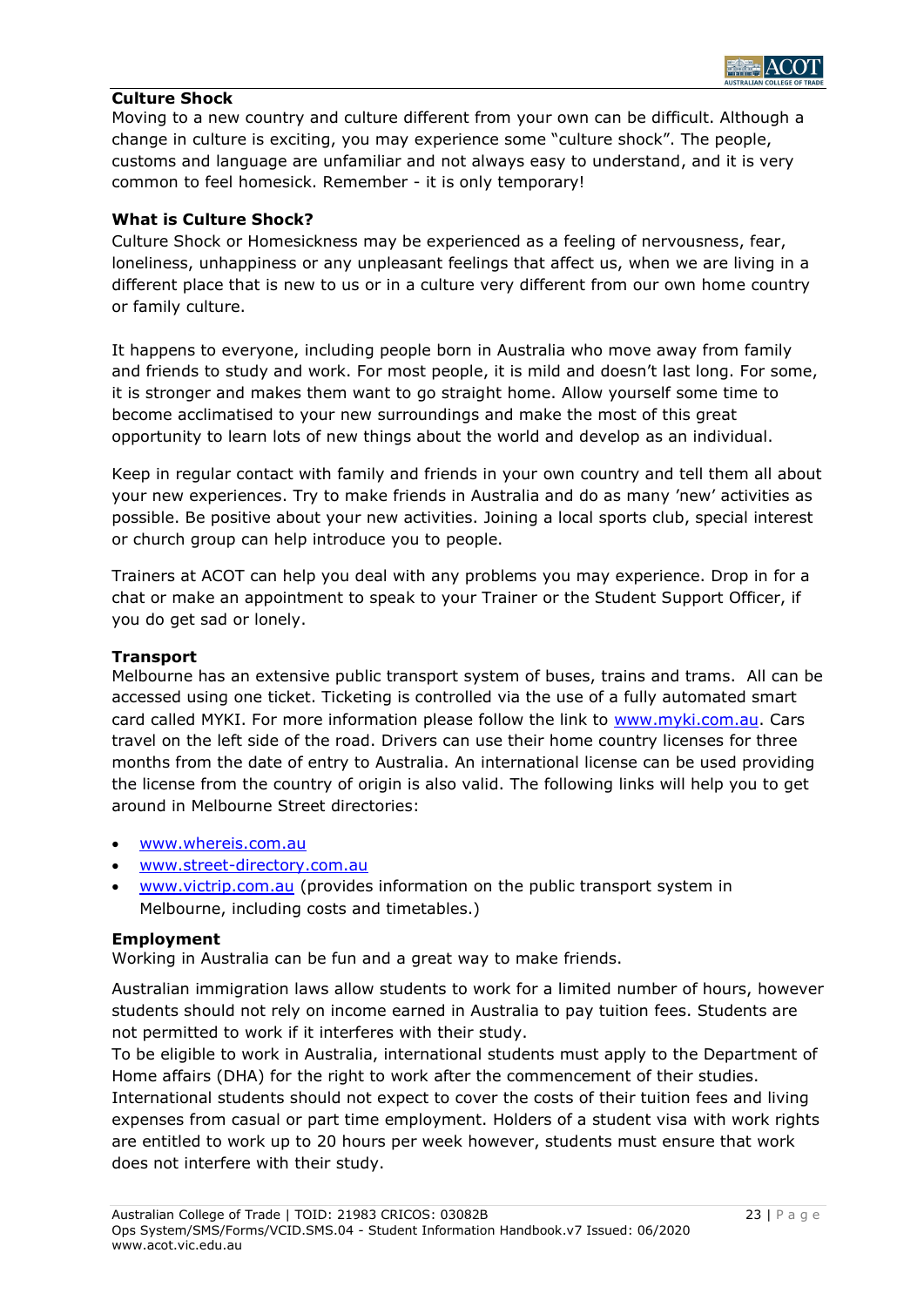

Although Australia is generally experiencing a skills shortage part time employment may not be easily obtained. Students should refer to the Department of Home affairs for advice on their allowable hours in which they can gain employment and work. For more information on visa conditions please visit: [https://www.homeaffairs.gov.au](https://www.homeaffairs.gov.au/)

# **Course & Admission Requirements**

Selection for enrolment in our courses will be approved for applicants who meet the qualification selection criteria:

# *Refer to Admission Requirements within Course Details of ACOT Website (www.acot.vic.edu.au)*

- All international students must be 18 years of age, or older, and have satisfactorily completed minimum of Year 11 or an equivalent level.
- A proficiency in English language level or its equivalent is required for all international students.

# **Adm ission Requirements for International Students**

- The following English language requirements, as a minimum, must be achieved:
- IELTS score (Academic version) of 5.5 overall band-or equivalent, with no individual band lower than 5, OR equivalent Or
- TOEFL score of 530
- The medium of instruction at school was English and satisfactory grades in English were achieved in final examinations

# **International Student Visa Requirements**

An international student is a person who is not an Australian citizen, permanent resident or a New Zealand citizen, and is enrolled at an Australian education institution with a valid study visa. Such visas can take up to six months to process. For all visa inquiries and applications, please contact your Australian Embassy, or High Commission.

The Department of Home Affairs (DHA) requires that: "to be granted a student visa, you must provide evidence that satisfies the assessment factors applicable to you. Assessment factors include your financial ability, English proficiency, likely compliance with the conditions of your visa and any other matters considered relevant to assessing your application". Additional information on student visas is available on the DHA website: [https://www.homeaffairs.gov.au](https://www.homeaffairs.gov.au/)

# **Student Contact Details**

It is a condition of your student visa to inform the ACOT of any change to your address. **Students MUST confirm and update the address details within 7 days of the change.** Please ensure if your personal details have changed that you also notify ACOT by emailing info@acot.vic.edu.au

ACOT is required, under the ESOS Act 2000 (s19), to inform about: changes to student's enrolment; and any breach by students of student visa conditions relating to satisfactory academic performance.

# **Overseas Student Health Cover**

International students are required to obtain a private health cover by joining a private health insurance scheme. The premium cover must be paid before a student visa is issued. It covers the cost of medical and hospital care which international students may need while in Australia and will also pay for most prescription drugs and emergency ambulance transport.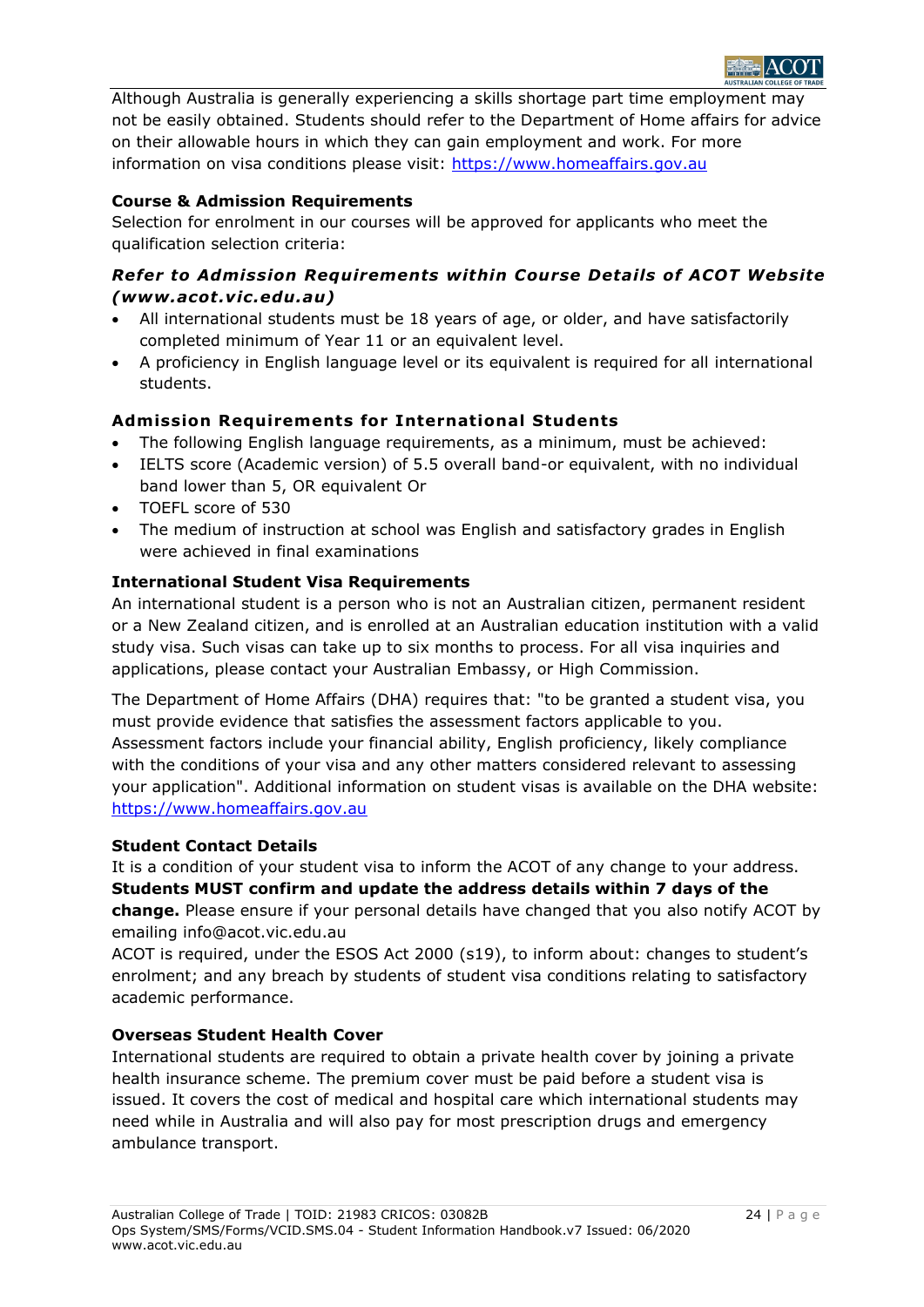

If you are an international student studying in Australia, you must purchase an approved health cover policy from a registered health benefits organisation before applying for your visa. ACOT can arrange health cover for you before you come to Australia, if you choose to pay the health cover charges with your tuition fees.

Please be mindful that ACOT does not take any responsibility if you do not pay or make prior arrangements for your overseas student health cover. Remember that you will also need to maintain it throughout your stay in Australia. You can find out more information about overseas student health cover at: [www.health.gov.au](http://www.health.gov.au/)

International students may choose from the following providers:

- Australian Health Management: [www.ahm.com.au](http://www.ahm.com.au/)
- Medibank Private: [www.medibank.com.au/oshc](http://www.medibank.com.au/oshc)
- OSHC World care: [www.oshcworldcare.com.au](http://www.oshcworldcare.com.au/)
- BUPA Australia OSHC: [www.overseasstudenthealth.com](file:///C:/Documents%20and%20Settings/rachel/My%20Documents/Downloads/www.overseasstudenthealth.com)
- Check the Department of Health and Ageing website for details and conditions: [www.health.gov.au](http://www.health.gov.au/)

# **Course Deferment, Suspension or Cancellation**

Deferral, Suspension or Cancellation may be initiated by either the student or by ACOT **Deferral, Suspension or Cancellation initiated by the Australian College of Trade**  ACOT may defer commencement of a course when a course is not offered

ACOT may cancel or suspend a student's enrolment in the following instances:

- Student misbehaviour as outlined in Student code of Conduct (as per Student handbook)
- Intervention strategy for unsatisfactory course progress.
- Erratic course progress, for example, consistent unsatisfactory course progress in nonconsecutive study periods or continuous absence from scheduled course hours
- Student is not paying fees on time
- Student takes leave of absence without approval
- Student fails to enrol in any units of competency for a compulsory study period
- The student does not return to study from a scheduled term or holiday break or following an approved leave of absence such as Deferment or suspension of studies

In cases where suspension or cancellation of the student's enrolment is initiated by ACOT, students will be notified and given 20 working days to access ACOT's internal complaints and appeals process (Student Complaints and Appeals Procedure).

- The change in enrolment status will not be reported to the Department of Education and Training until the internal appeals process is completed.
- Once the deferral, suspension or cancellation is processed, ACOT will notify the Department of Education and Training via PRISMS.

# **Student Initiated Deferral, Suspension or Cancellation**

International students may defer commencement of a course or suspend or cancel their enrolment during their course in the following limited circumstances:

- Delay in issuing of initial visa
- Unavailability of a course or pre-requisite unit
- On the grounds of compassionate or compelling circumstances (at the discretion of ACOT)

# **Compassionate and compelling circumstances**

As per ESOS standards "Students may apply to ACOT for deferment or suspension of their studies if they have good reason for doing so (compassionate or compelling circumstances). ACOT may choose to grant or decline any student's request for deferment or suspension of studies, in accordance with its documented procedures for assessing such requests.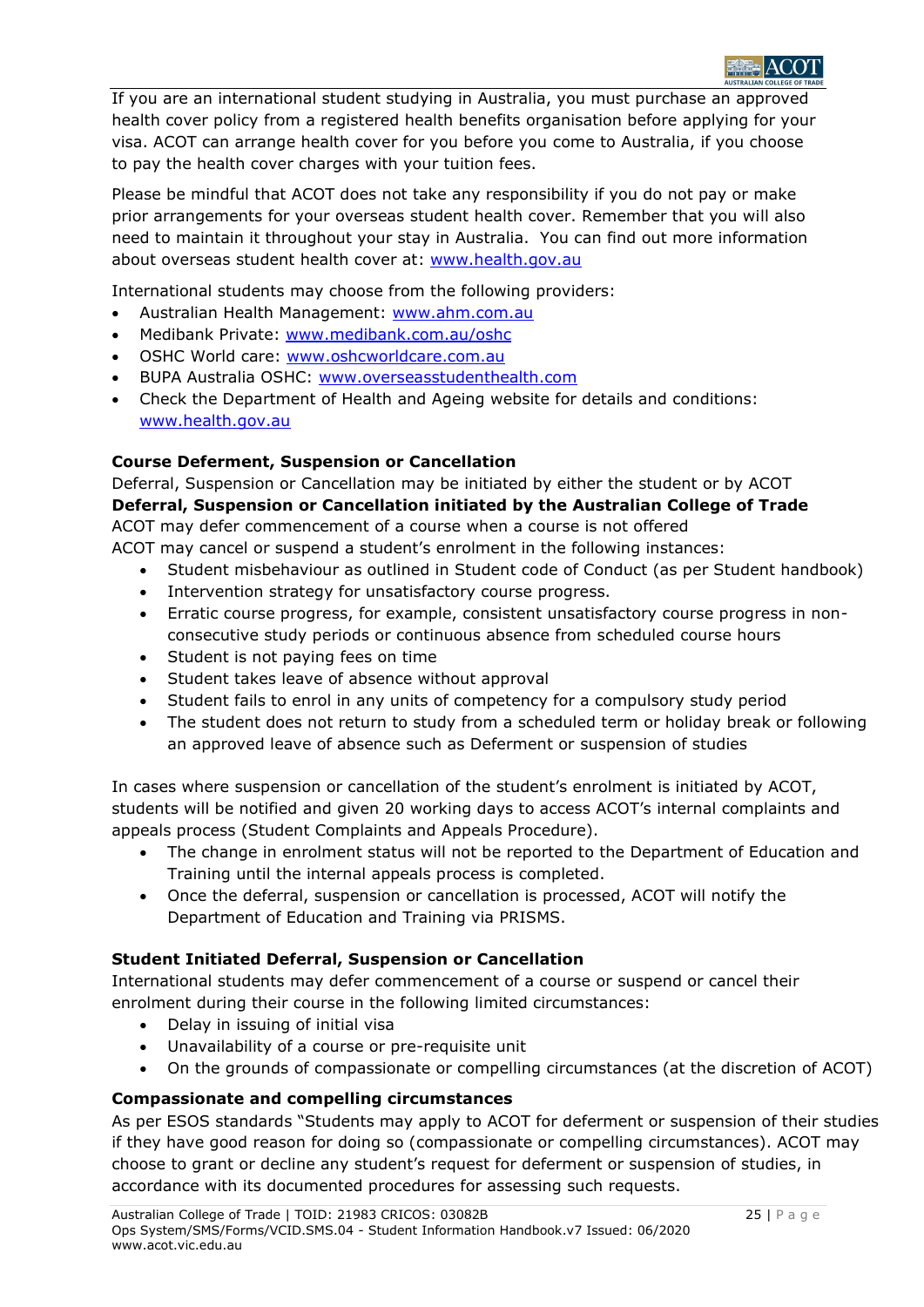

# **Appendix A:**

# **Australian College of Trade**

# **Privacy & Personal Information Statement**

Australian College of Trade is committed to protecting the privacy of your personal information. This statement explains how we handle your personal information. This statement only applies to our databases and files and does not cover any State, Territory or Commonwealth Government database or file. You are advised to contact the relevant government agency for a copy of their privacy policy.

Where we use the words 'we' and 'us' in this document, it means Australian College of Trade.

#### **Your Personal Information**

To provide you with training, employment and associated services, we may need to collect personal information such as your name, address, work history, qualifications, job seeker identification number, government benefit card, etc.

If you're studying nationally recognised training in Australia from 1 January 2015, you will be required to have a Unique Student Identifier (USI). There are laws that protect a student's USI and USI's must not be collected, used or disclosed by anyone except as allowed by the laws. The student's privacy is further protected by laws requiring that any personal information collected by a training organisation solely for creating a USI on their behalf is to be destroyed after the USI is created.

The personal details of individuals held by the Student Identifiers Registrar will be protected by the Privacy Act 1988 (Cth).

If you decline to provide your personal information, Australian College of Trade may not be able to:

- provide the product or service you requested, or
- enter a business relationship with you.

#### **Collection of personal information**

Where practicable, we will endeavour to collect personal information directly from you. Where services are provided on behalf of a Commonwealth and/or State Government Department, we may collect personal information from such government departments and agencies.

We may also need to collect personal information from other third parties with or without your direct involvement or consent, such as an employer. However, this will not include sensitive information.

# **Collection of personal information for the Unique Student Identifier (USI).**

The personal information that you provide to the Student Identifiers Registrar is collected, used, and may be disclosed, in accordance with the provisions of the Student Identifiers Act 2014 and the Privacy Act 1988. The Student Identifiers Registrar's Privacy Policy provides information about the protection of your information, including how you can access and seek correction of your personal information held by the Student Identifiers Registrar and how to make a complaint about a breach of your privacy and how such complaints are handled.

#### **Use and disclosure**

We will use our best efforts to ensure that the information you provide to us remains private and is used only for the purposes you agree to.

We will only disclose personal information to a third party where one or more of the following apply:

- you have given consent (verbal or written)
- it is authorised or required by law, or necessary for enforcement of law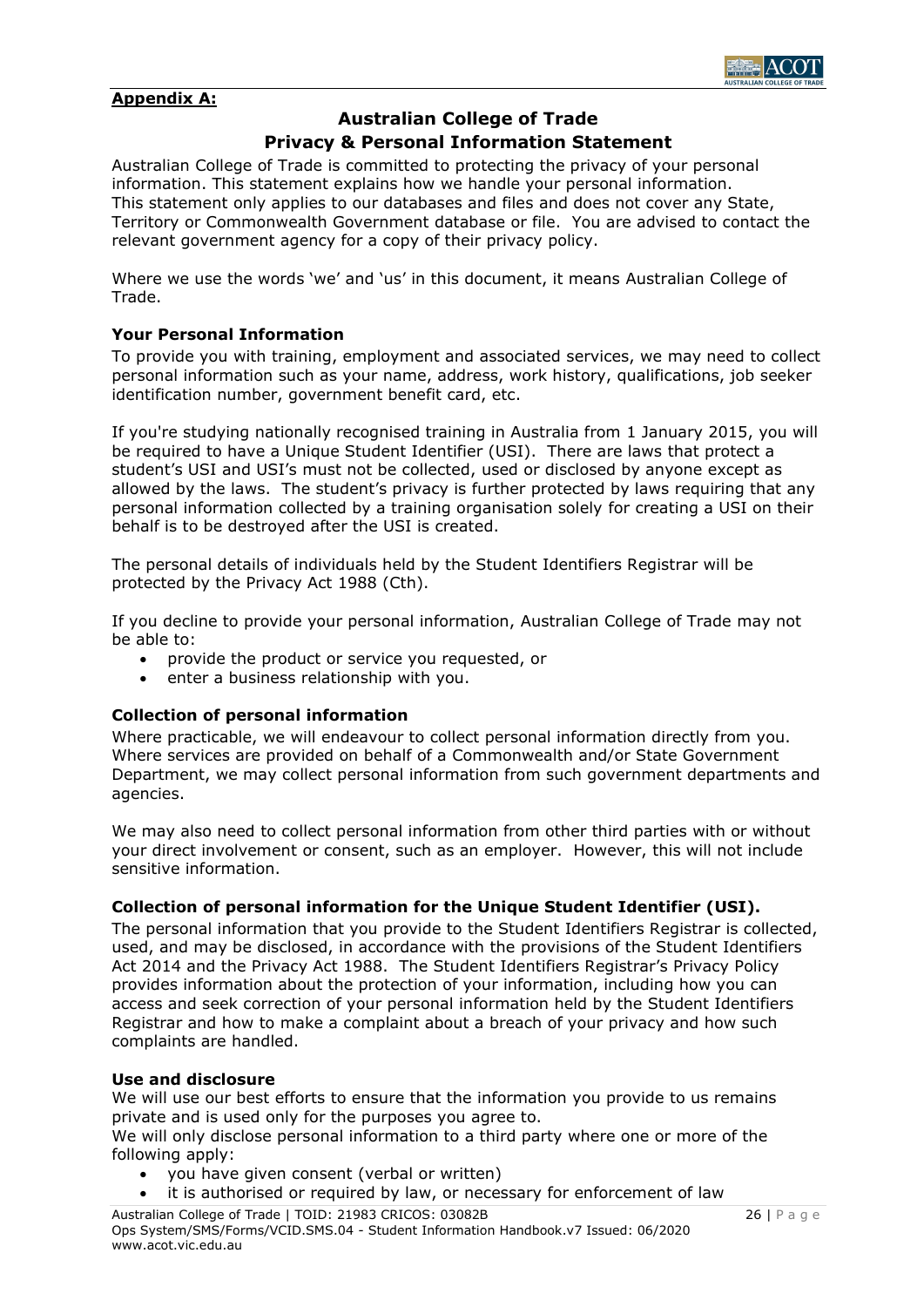

- it will protect the rights, property or personal safety of another person
- the assets and operations of the RTO business are transferred

#### **Access to personal information**

You can access the personal information we hold on you, except when government legislation requires or authorises the refusal of access.

To access your personal information, you will need to contact the Student Administration department in writing and specify the type/s of information you wish to view. You will be required to provide proof of identification.

#### **Storage & Security**

We will take reasonable steps to maintain the privacy and security of personal information. We ensure this by having such security measures as:

- storing electronic information on a secure server with restricted access
- storing paper-based documents securely on our premises

We will take reasonable steps to destroy or permanently de-identify personal information when it is no longer required for any purpose.

The students USI will be stored by the USI Registry System, along with some personal information about the student, such as their name, date of birth and a way of contacting them such as an email address. The USI will also be held by the National Centre for Vocational Education Research (NCVER) in a separate database along with their training records.

#### **Where is my USI stored?**

For safety and security your personal details are held in a different location to your training records and results but your USI is held in both locations.

Your USI will be stored by the USI system, along with some personal information about you, such as your name, date of birth and a way of contacting you such as an email address. The USI will also be held by the National Centre for Vocational Education Research (NCVER) in a separate database along with your training records.

Then each time you login into your USI account the two systems will talk to each other and your personal information and training records and results will both appear in your account even though the information comes from two different locations, as required by law. This happens because the protection of your USI and the information it stores is paramount, so these safeguards are in place.

# **Resolving privacy concerns**

If you wish to raise a concern about a privacy matter should contact the Student Administrations Department.

# **For further information:**

**- USI's**

<http://www.usi.gov.au/Students/Pages/student-privacy.aspx>

**- Privacy Act 1988 – Office of the Australian Information Commissioner** <http://www.oaic.gov.au/privacy/privacy-act/the-privacy-act>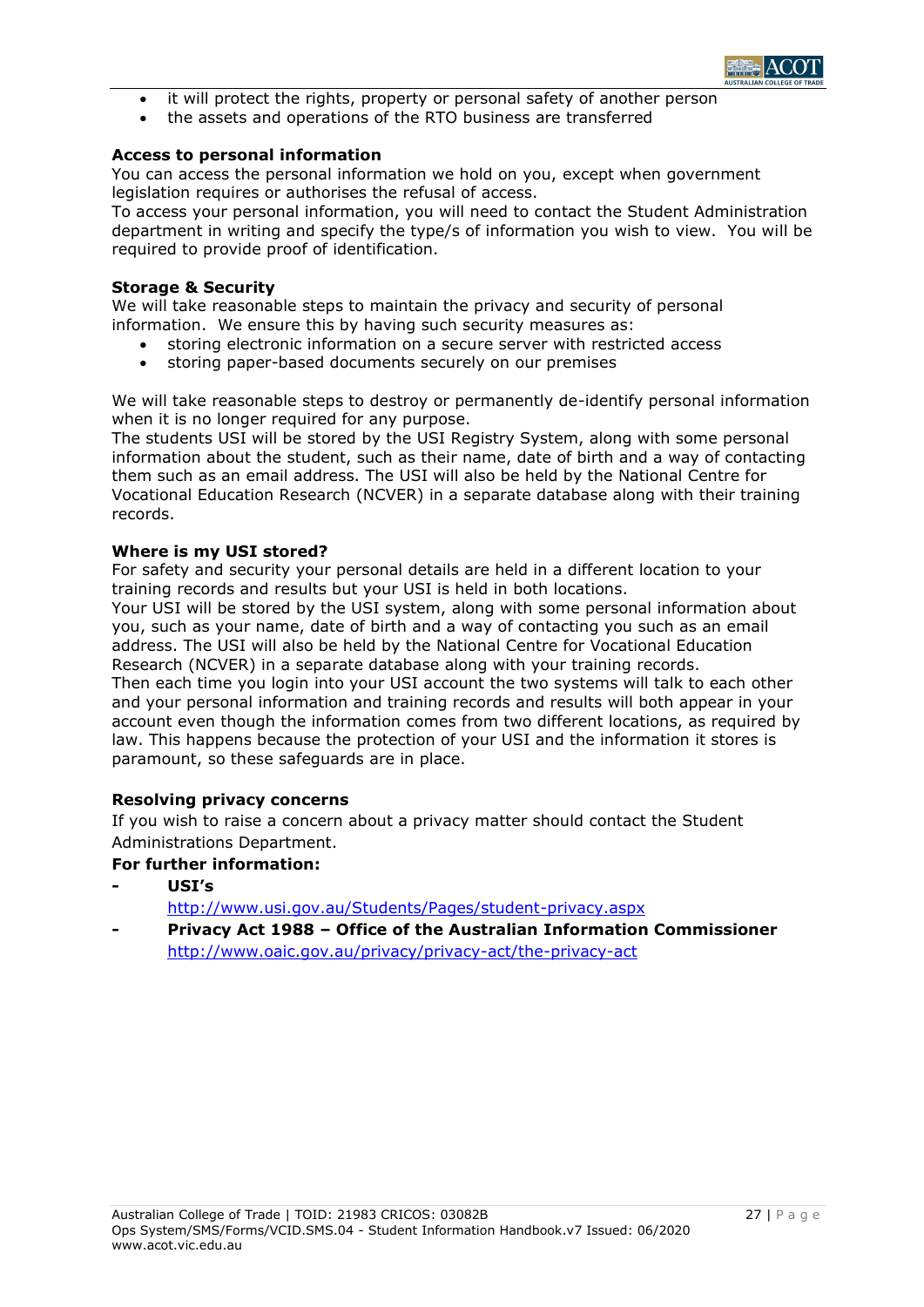# **Australian College of Trade - Tuition Fees & Additional Charges**

14.0 Course Fees

Refer to ACOT website [www.acot.vic.edu.au](http://www.acot.vic.edu.au/)

**NOTE:** All Fees listed may change from time to time. All students currently enrolled will be informed of any changes that may affect their current course fees.

**ALSO NOTE:** *The student fees as published are subject to change given individual circumstances at enrolment.*

# **Skills First Students**

| Course   | Course name                                            |                         | Skills First Program     |                         |  |
|----------|--------------------------------------------------------|-------------------------|--------------------------|-------------------------|--|
| Code     |                                                        |                         | Textbooks,<br>Government |                         |  |
|          |                                                        | <b>Course Duration-</b> | Uniforms, Equipment      | contribution to Tuition |  |
|          |                                                        | weeks                   | Payable by student       | Fees*                   |  |
|          | BSB42015   Certificate IV in Leadership and Management | 30 weeks                | \$300                    | $$3,380$ #*             |  |
|          |                                                        |                         |                          |                         |  |
| SIT40516 | Certificate IV in Commercial Cookery                   | 78 weeks                | \$1,000                  | $$9,210$ #*             |  |
| SIT50416 | Diploma of Hospitality Management                      | 78 weeks                | \$1,000                  | $$4,800$ #*             |  |
| SIT60316 | Advanced Diploma of Hospitality Management             | 108 weeks               | \$1,000                  | $$9,678$ #*             |  |
|          |                                                        |                         |                          |                         |  |

\*Concession fees for tuition are calculated by discounting the fee for service fee by 80%. **Concession fees apply to Skills First Funded students.**

**#All Skills First Program course fees are calculated using hourly subsidies as found at** 

**<http://www.education.vic.gov.au/skillsfirst/Pages/fundedcourses.aspx>**

Refer to ACOT website [www.acot.vic.edu.au](http://www.acot.vic.edu.au/)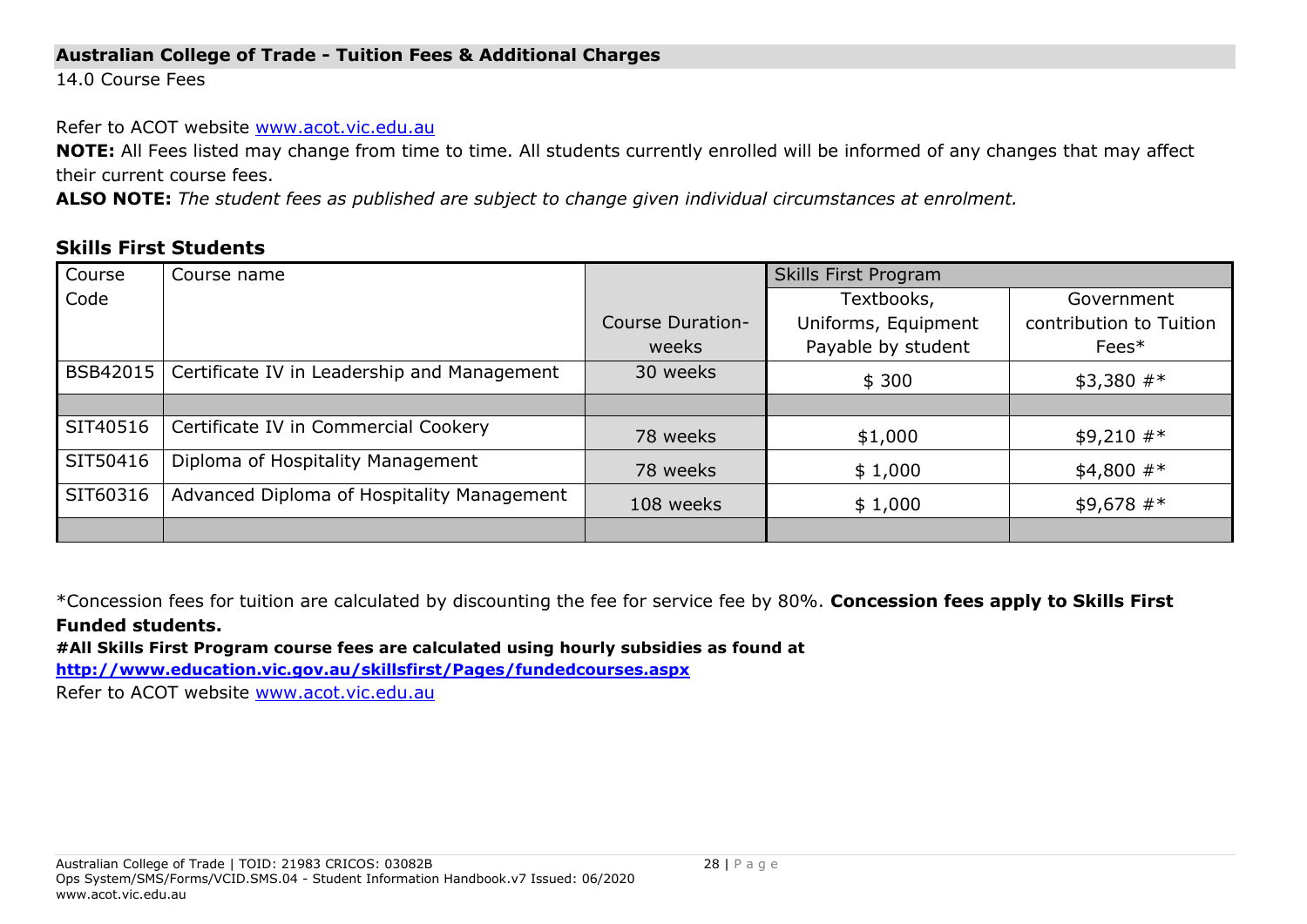

14.0 Course Fees

Refer to ACOT website [www.acot.vic.edu.au](http://www.acot.vic.edu.au/)

**NOTE:** All Fees listed may change from time to time. All students currently enrolled will be informed of any changes that may affect their current course fees.

**ALSO NOTE:** *The student fees as published are subject to change given individual circumstances at enrolment.*

# **Domestic Fee for Service**

| Course   | Course name                                 | Course             | Fee for Service |          |                                      |                               |
|----------|---------------------------------------------|--------------------|-----------------|----------|--------------------------------------|-------------------------------|
| Code     |                                             | Duration-<br>weeks | Admin.          | Tuition  | Textbooks,<br>Uniforms,<br>Equipment | Total<br>(prior to discounts) |
| BSB42015 | Certificate IV in Leadership and Management | 30 weeks           | \$250           | \$4,000  | \$500                                | \$4,750                       |
| BSB51915 | Diploma of Leadership Management            | 30 Weeks           | \$250           | \$4,000  | \$500                                | \$4,750                       |
|          |                                             |                    |                 |          |                                      |                               |
| SIT30816 | Certificate III in Commercial Cookery       | 56 weeks           | \$250           | \$7,000  | \$600                                | \$7,850                       |
| SIT40516 | Certificate IV in Commercial Cookery        | 78 weeks           | \$250           | \$10,500 | \$1,000                              | \$11,750                      |
| SIT50416 | Diploma of Hospitality Management           | 78 weeks           | \$250           | \$10,500 | \$1,000                              | \$11,750                      |
| SIT60316 | Advanced Diploma of Hospitality Management  | 108 weeks          | \$250           | \$13,500 | \$1,000                              | \$14,750                      |
|          |                                             |                    |                 |          |                                      |                               |
| FNS30115 | Certificate III in Financial Services       | 50 weeks           | \$250           | \$7,500  | \$500                                | \$8,250                       |
| FNS40217 | Certificate IV in Accounting & Bookkeeping  | 42 weeks           | \$250           | \$6,000  | \$500                                | \$6,750                       |
| FNS50217 | Diploma of Accounting                       | 36 weeks           | \$250           | \$6,000  | \$500                                | \$6,750                       |
|          |                                             |                    |                 |          |                                      |                               |
| SIT30616 | Certificate III in Hospitality              | 21 weeks           | \$250           | \$4,000  | \$250                                | \$4,500                       |
| SIT40416 | Certificate IV in Hospitality               | 54 weeks           | \$250           | \$8,000  | \$500                                | \$8,750                       |
|          |                                             |                    |                 |          |                                      |                               |
| CPP20212 | Certificate II in Security Operations       | 6 weeks            | \$250           | \$1,400  | N/A                                  | \$1,650                       |
| CPP30411 | Certificate III in Security Operations      | 5 weeks            | \$250           | \$1,200  | N/A                                  | \$1,400                       |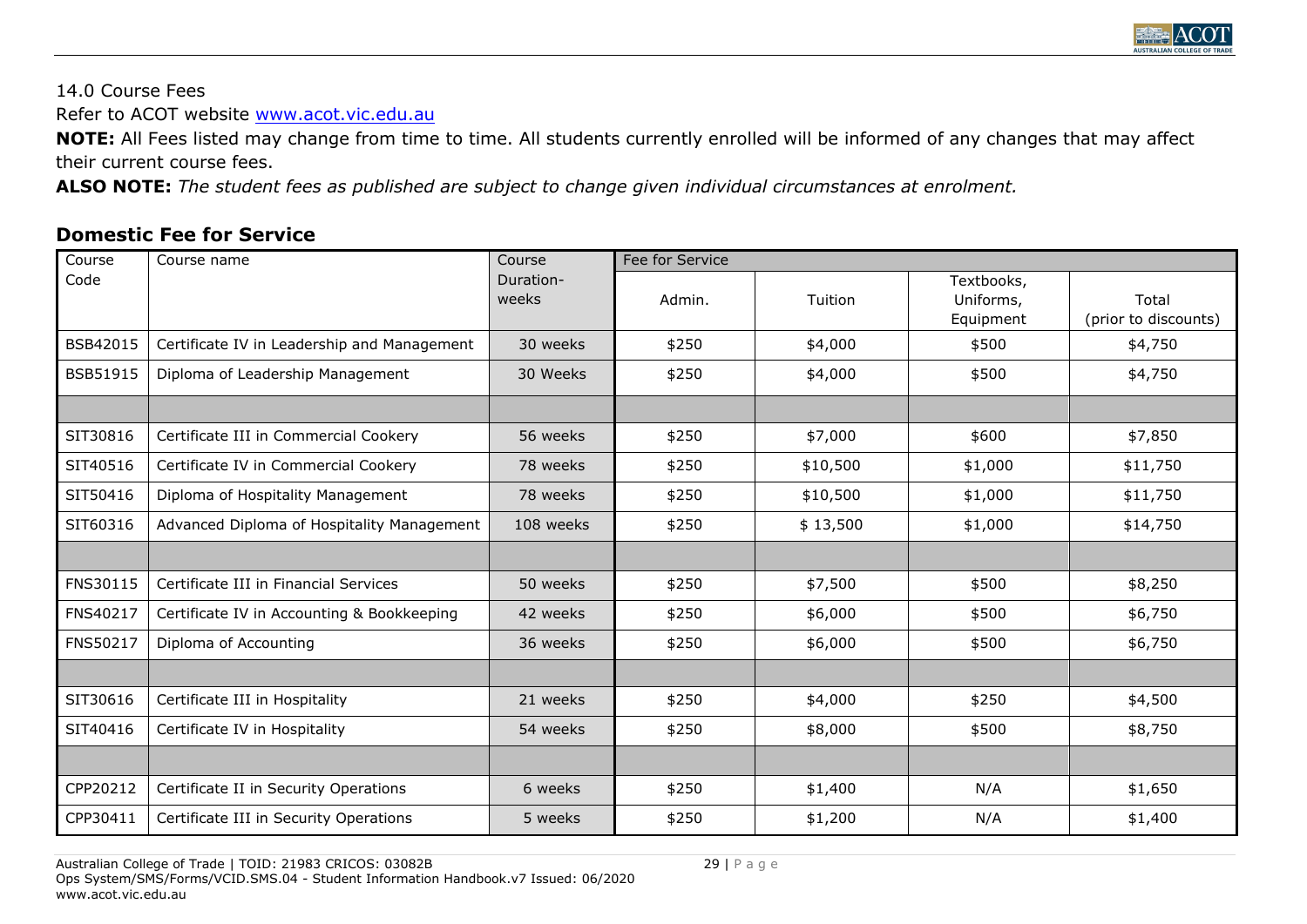

# 14.0 Course Fees

**NOTE:** All Fees listed may change from time to time. All students currently enrolled will be informed of any changes that may affect their current course fees. Refer to ACOT website [www.acot.vic.edu.au](http://www.acot.vic.edu.au/)

**ALSO NOTE:** *The student fees as published are subject to change given individual circumstances at enrolment.*

# **International Fee for Service**

| Course          | <b>CRICOS</b> | Course name                                 | Course             | Fee for Service |          |                                      |                                  |
|-----------------|---------------|---------------------------------------------|--------------------|-----------------|----------|--------------------------------------|----------------------------------|
| Code            | <b>CODE</b>   |                                             | Duration-<br>weeks | Admin.          | Tuition  | Textbooks,<br>Uniforms,<br>Equipment | Total<br>(prior to<br>discounts) |
| BSB42015        | 091257K       | Certificate IV in Leadership and Management | 50 weeks           | \$250           | \$8,600  | \$500                                | \$9,350                          |
| <b>BSB51918</b> | 098770C       | Diploma of Leadership Management            | 56 Weeks           | \$250           | \$9,600  | \$500                                | \$10,100                         |
|                 |               |                                             |                    |                 |          |                                      |                                  |
| SIT30816        | 095097M       | Certificate III in Commercial Cookery       | 56 weeks           | \$250           | \$10,050 | \$1,000                              | \$11,300                         |
| SIT40516        | 095096A       | Certificate IV in Commercial Cookery        | 78-82<br>weeks     | \$250           | \$14,250 | \$1,250                              | \$15,750                         |
| SIT50416        | 094055J       | Diploma of Hospitality Management           | 78 weeks           | \$250           | \$13,400 | \$750                                | \$14,400                         |
| SIT60316        | 092747F       | Advanced Diploma of Hospitality Management  | 108 weeks          | \$250           | \$18,500 | \$1,250                              | \$20,000                         |
|                 |               |                                             |                    |                 |          |                                      |                                  |
| FNS30115        | 0954101J      | Certificate III in Financial Services       | 50 weeks           | \$250           | \$8,500  | \$500                                | \$9,250                          |
| FNS40217        | 099868G       | Certificate IV in Accounting & Bookkeeping  | 48 weeks           | \$250           | \$8,000  | \$500                                | \$8,750                          |
| <b>FNS50217</b> | 099867G       | Diploma of Accounting                       | 47 weeks           | \$250           | \$8,500  | \$500                                | \$9,250                          |
|                 |               |                                             |                    |                 |          |                                      |                                  |
| SIT30616        | 091445F       | Certificate III in Hospitality              | 21 weeks           | \$250           | \$4,500  | \$250                                | \$5,000                          |
| SIT40416        | 090973A       | Certificate IV in Hospitality               | 54 weeks           | \$250           | \$8,950  | \$500                                | \$9,700                          |
|                 |               |                                             |                    |                 |          |                                      |                                  |
| CPP20212        | 095095B       | Certificate II in Security Operations       | 6 weeks            | \$250           | \$1,400  | N/A                                  | \$1,650                          |
| CPP30411        | 095102G       | Certificate III in Security Operations      | 5 weeks            | \$250           | \$1,200  | N/A                                  | \$1,400                          |

# **Additional Fees and Charges**

All Refunds made by Australian College of Trade will incur an application fee of:  $\frac{1}{250.00}$ Recognition of Prior Learning (assessment fees):  $\qquad \qquad$  \$200.00 per unit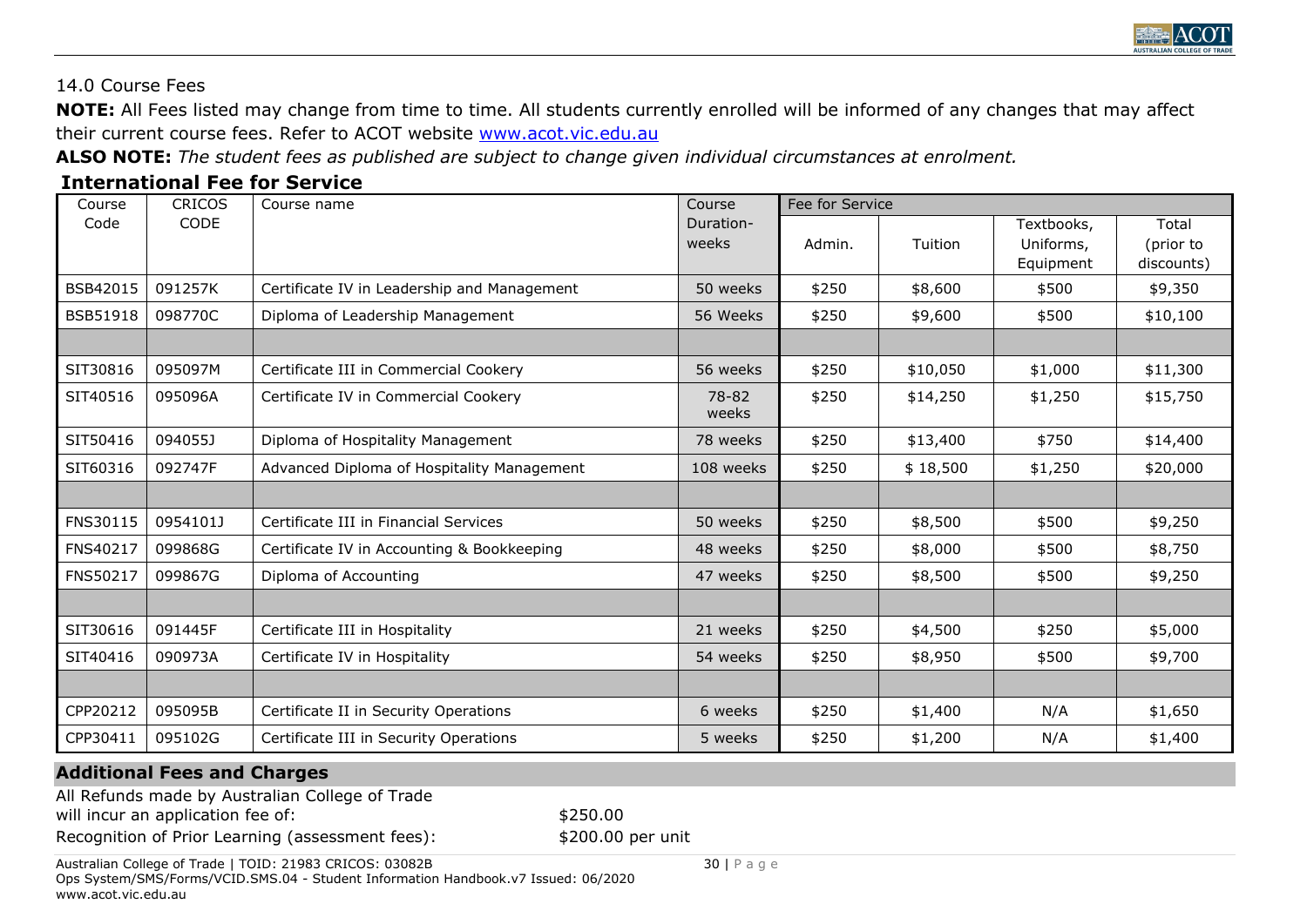

Re-assessment Fee:  $$12.00$  per hour Replacement of Certificate or Statement of Attainment: \$150.00 each Repeating a Unit - Administration Fee (per unit) \$100.00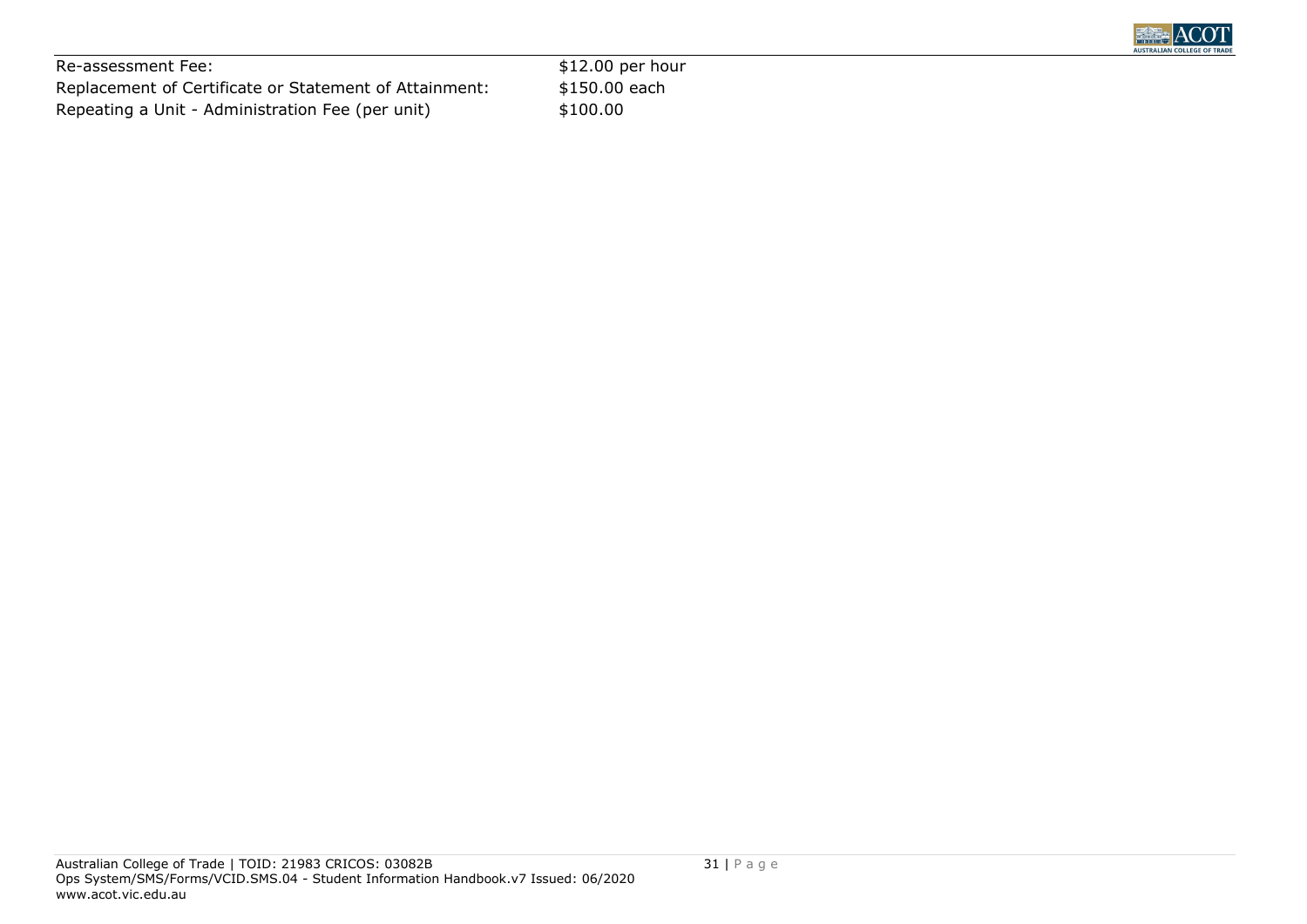# **The Victorian Charter of Human Rights and Responsibilities**

The Charter of Human Rights and Responsibilities is a Victorian law that sets out the basic rights, freedoms and responsibilities of all people in Victoria.

It requires that governments, police, local councils and other public authorities (for example, government school councils, public hospitals and privatised prisons) consider human rights when they make laws, develop policies or provide services.

It aims to build a fairer, more inclusive community by requiring that the Victorian Government, local councils and other public authorities consider human rights when they make laws, develop policies and provide services.

The Charter gives legal protection to **[20 fundamental human rights](http://www.victorianhumanrightscommission.com/www/index.php?option=com_k2&view=item&layout=item&id=905&Itemid=520)**, such as the right for people to have a fair trial, the right to say what they think, the right to join groups and meet freely, and the right to enjoy their culture.

In certain circumstances, some rights may be limited. However, this must be necessary and reasonable and there must be clear reasons for the decision.

# **Human rights protected by the Charter of Human Rights and Responsibilities**

The Victorian Charter of Human Rights and Responsibilities contains twenty basic rights that promote and protect the values of **[freedom,](http://www.victorianhumanrightscommission.com/www/index.php?option=com_k2&view=item&layout=item&id=905&Itemid=520#Freedom) [respect,](http://www.victorianhumanrightscommission.com/www/index.php?option=com_k2&view=item&layout=item&id=905&Itemid=520#Respect) [equality](http://www.victorianhumanrightscommission.com/www/index.php?option=com_k2&view=item&layout=item&id=905&Itemid=520#Equality)** and **[dignity](http://www.victorianhumanrightscommission.com/www/index.php?option=com_k2&view=item&layout=item&id=905&Itemid=520#Dignity)**.

The Victorian Government, local councils and other public authorities must not knowingly be in breach of these rights, and must always consider them when they create laws, develop policies and deliver their services.

# **Freedom**

**Freedom from forced work (section 11):** A person must not be forced to work or be made a slave. A person is a slave when someone else has complete control over them.

**Freedom of movement (section 12):** People can stay in or leave Victoria whenever they want to as long as they are here lawfully. They can move around freely within Victoria and choose where they live. **Freedom of thought, conscience, religion and belief (section 14):** People have the freedom to think and believe what they want, for example, religion. They can do this in public or private, as part of a group or alone.

**Freedom of expression (section 15):** People are free to say what they think and want to say, for example, talking, writing or with art. They have the right to find, receive and share information and ideas. This right might be limited to respect the rights and reputation of others or for the protection of public safety and order.

**Peaceful assembly and freedom of association (section 16):** People have the right to join groups or unions and to meet peacefully.

**Property rights (section 20):** People are protected from having their property taken from them, unless the law says it can be taken.

**Right to liberty and security of person (section 21):** Everyone has the right to freedom and safety. **Humane treatment when deprived of liberty (section 22):** People have the right to be treated with humanity if they are accused of breaking the law and are detained.

#### **Respect**

**Right to life (section 9):** Every person has the right to life and to not have their life taken. Protection of families and children (section 17): Families are entitled to protection. Children have the same rights as adults with added protection according to their best interests.

**Cultural rights (section 19):** People can have different family, religious or cultural backgrounds. They can enjoy their culture, declare and practice their religion and use their languages. Aboriginal persons hold distinct cultural rights which must not be denied.